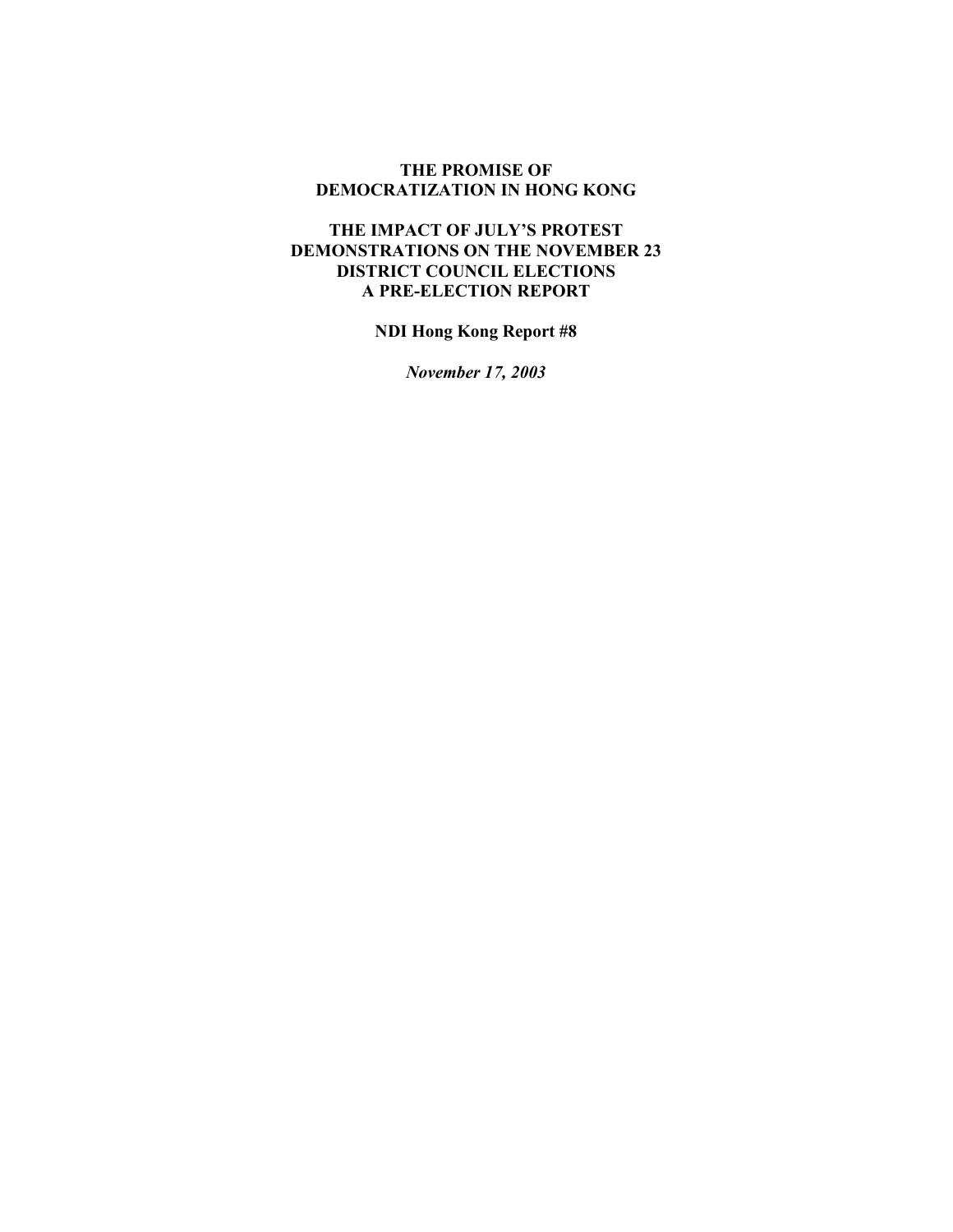

**2030 M Street, NW, Fifth Floor Washington, DC 20036 (202) 728-5500 fax: (202) 728-5520 www.ndi.org**

> **Flat A, 22nd Floor Phase 2, Blessings Garden 56 Conduit Road Hong Kong 852-2547-2400 fax: 852-2547-9400**

**The Promise of Democratization in Hong Kong:** 

**The Impact of July's Protest Demonstrations on the November 23 District Council Elections A Pre-election Report** 

**NDI Hong Kong Report #8** 

**November 17, 2003**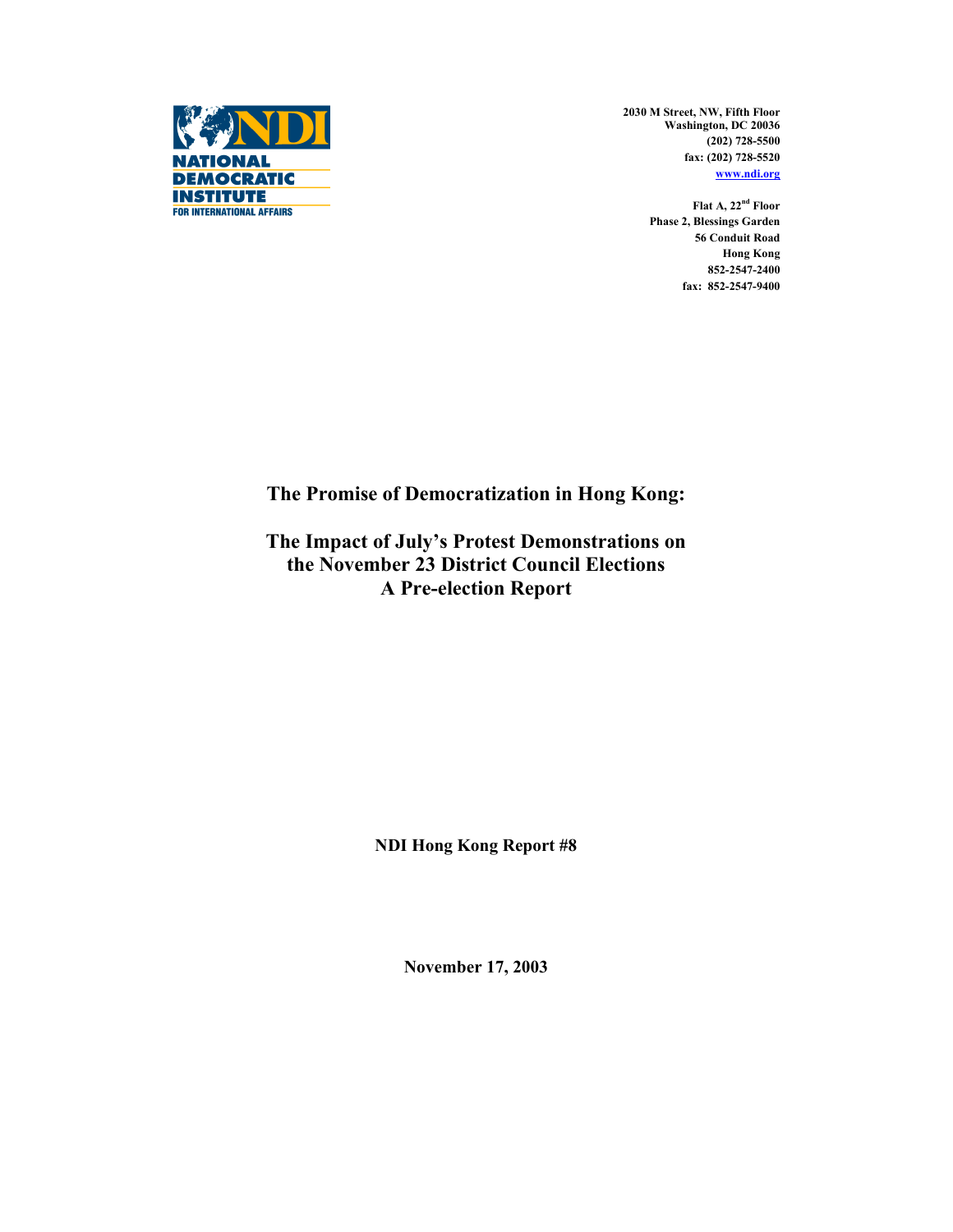For further information, please contact: Peter M. Manikas Regional Director, Asia Programs or Christine Chung Director, China Program

National Democratic Institute for International Affairs 2030 M Street, NW Washington, DC 20036 Telephone: (202) 728-5500 Fax: (202) 728-5564

Flat A, 22<sup>nd</sup> Floor Phase 2 Blessings Garden 56 Conduit Road, Hong Kong Telephone: (852) 2547-2400 Fax: (852) 2547-9400

Previous reports in NDI's series, *The Promise of Democratization in Hong Kong*, include:

*Report of the NDI Survey Mission*, NDI Hong Kong Report No. 1, July 13, 1997.

*The New Election Framework*, NDI Hong Kong Report No. 2, October 23, 1997.

*Autonomy and the Rule of Law,* NDI Hong Kong Report No. 3, May 1, 1998.

*The May 24, 1998 Elections - A Pre-Election Report,* NDI Hong Kong Report No. 4, May 15, 1998.

*The May 24, 1998 Elections,* NDI Hong Kong Report No. 5, July 30, 1998.

*The 2002 Chief Executive Election and the Transition Five-Years after Reversion*, NDI Hong Kong Report No. 6, March 11, 2002.

*Accountability without Democracy? The Principal Officials Accountability System in Hong Kong*, NDI and Civic Exchange, October 16, 2002.

These reports are available on the World Wide Web at http://www.ndi.org.

The National Endowment for Democracy provided funding for the publication of this report and for NDI's program in Hong Kong.

Copyright  $\odot$  National Democratic Institute for International Affairs (NDI), 2003. This work may be reproduced and/or translated for noncommercial purposes provided that NDI is acknowledged as the source of the material and is sent copies of any translation.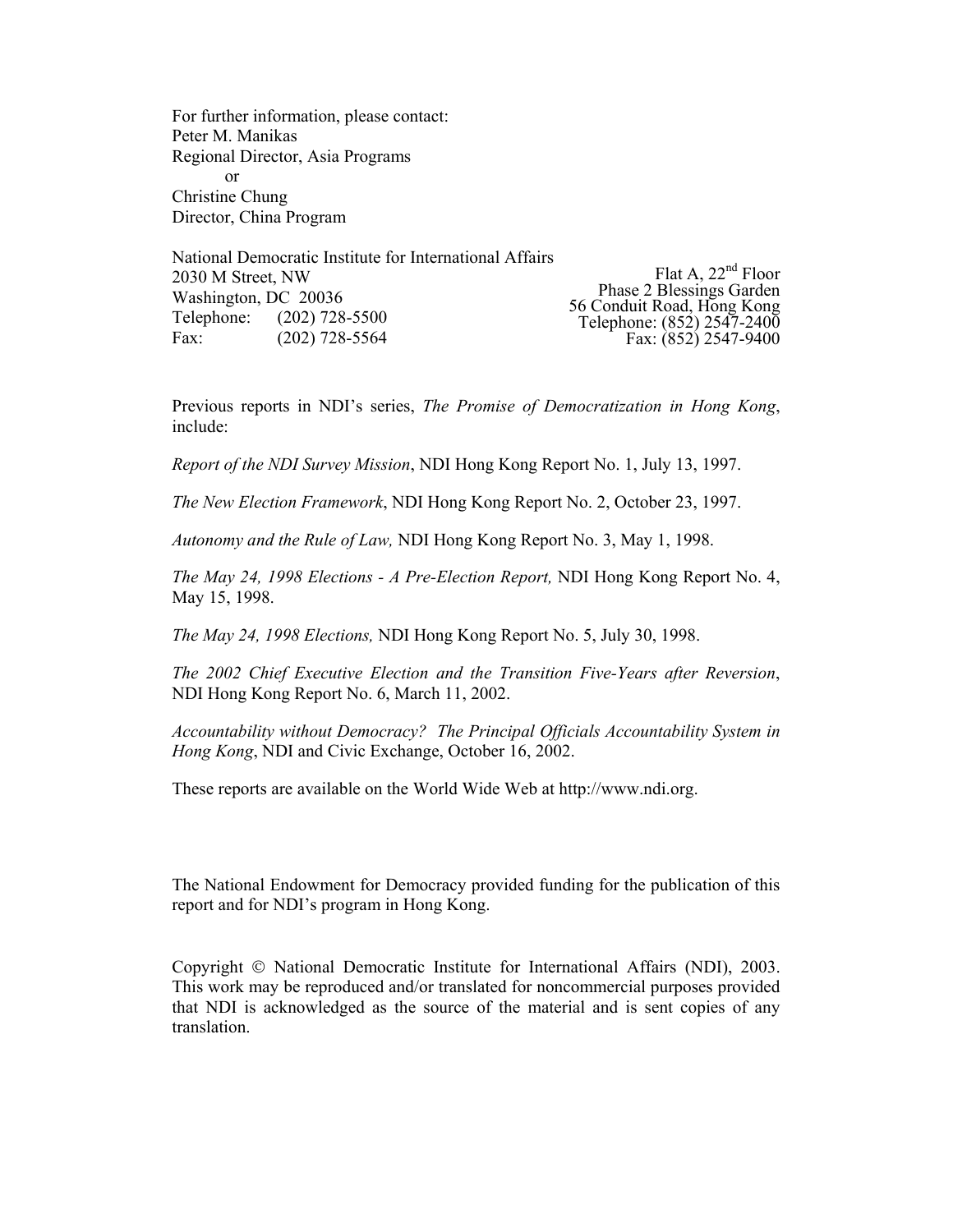#### **NATIONAL DEMOCRATIC INSTITUTE FOR INTERNATIONAL AFFAIRS**

The National Democratic Institute for International Affairs (NDI) is a nonprofit organization working to strengthen and expand democracy worldwide. Calling on a global network of volunteer experts, NDI provides practical assistance to civic and political leaders advancing democratic values, practices and institutions. NDI works with democrats in every region of the world to build political and civic organizations, safeguard elections, and promote citizen participation, openness and accountability in government.

Democracy depends on legislatures that represent citizens and oversee the executive, independent judiciaries that safeguard the rule of law, political parties that are open and accountable, and elections in which voters freely choose their representatives in government. Acting as a catalyst for democratic development, NDI bolsters the institutions and processes that allow democracy to flourish.

*Build Political and Civic Organizations*: NDI helps build the stable, broad-based and well-organized institutions that form the foundation of a strong civic culture. Democracy depends on these mediating institutions—the voice of an informed citizenry, which link citizens to their government and to one another by providing avenues for participation in public policy.

*Safeguard Elections*: NDI promotes open and democratic elections. Political parties and governments have asked NDI to study electoral codes and to recommend improvements. The Institute also provides technical assistance for political parties and civic groups to conduct voter education campaigns and to organize election monitoring programs. NDI is a world leader in election monitoring, having organized international delegations to monitor elections in dozens of countries, helping to ensure that polling results reflect the will of the people.

*Promote Openness and Accountability*: NDI responds to requests from leaders of government, parliament, political parties and civic groups seeking advice on matters from legislative procedures to constituent service to the balance of civil-military relations in a democracy. NDI works to build legislatures and local governments that are professional, accountable, open and responsive to their citizens.

International cooperation is key to promoting democracy effectively and efficiently. It also conveys a deeper message to new and emerging democracies that while autocracies are inherently isolated and fearful of the outside world, democracies can count on international allies and an active support system. Headquartered in Washington D.C., with field offices in every region of the world, NDI complements the skills of its staff by enlisting volunteer experts from around the world, many of whom are veterans of democratic struggles in their own countries and share valuable perspectives on democratic development.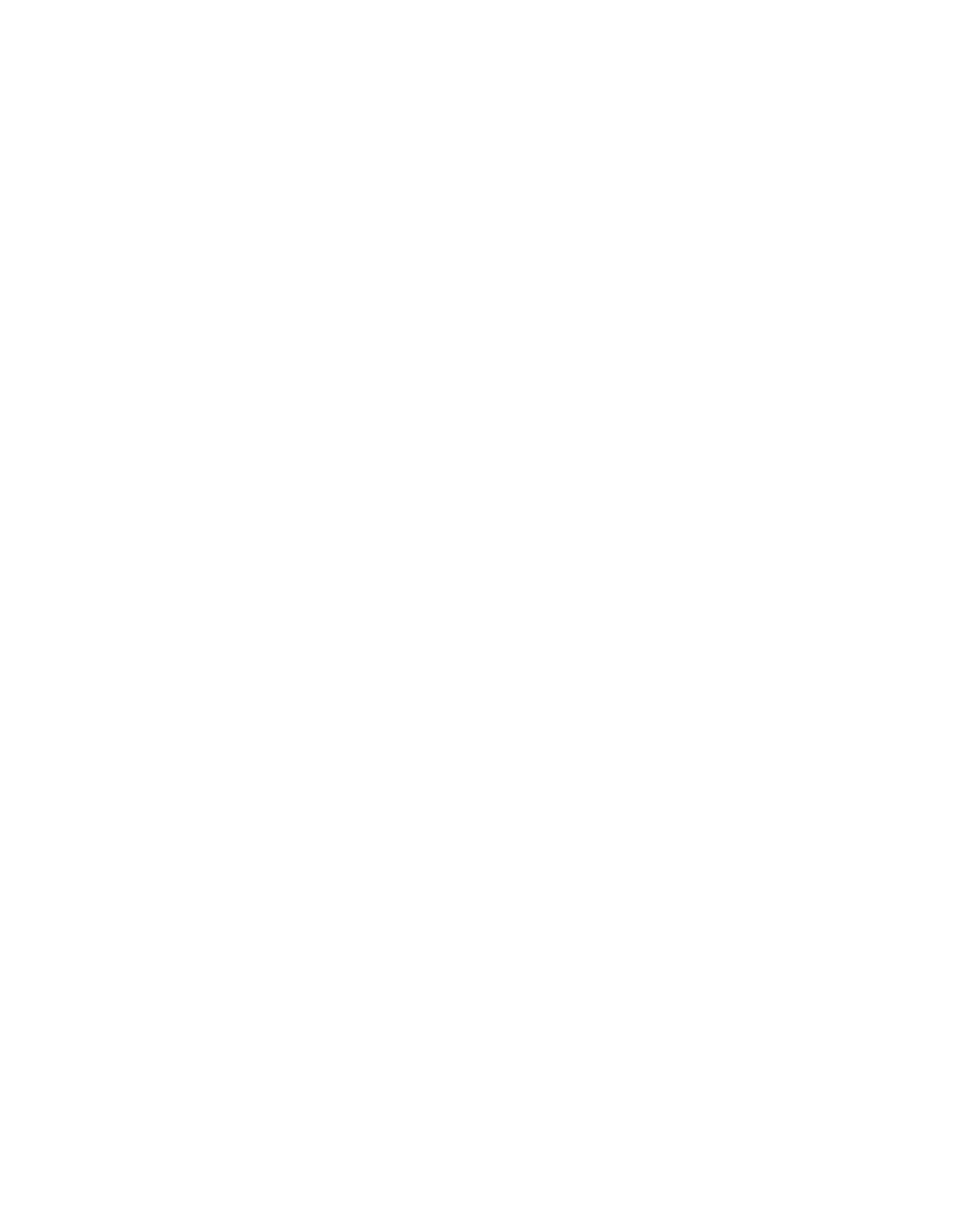#### **The Promise of Democratization in Hong Kong:**

#### **The Impact of July's Protest Demonstrations on the November 23 District Council Elections A Pre-Election Report**

 This report is the eighth in a series prepared by the National Democratic Institute for International Affairs (NDI) about the promise of democratization in Hong Kong. Since early 1997, NDI has monitored the status of autonomy and the prospects for democratization in the Hong Kong Special Administrative Region (HKSAR) in light of international standards and benchmarks outlined in Hong Kong's Basic Law. NDI has also organized study missions and issued periodic reports on political developments in the region. These reports have assessed the development of the Hong Kong's postreversion election framework; the political environment on the eve of reversion to Chinese sovereignty; the status of autonomy, rule of law and civil liberties under Chinese sovereignty; the first elections in the HKSAR under Chinese sovereignty; and the prospects for democratization beyond the 10-year transition period set forth in the Basic Law. The Institute hopes that its monitoring efforts will contribute to better understanding of the ongoing transition process and provide support to those interested in promoting democratization in Hong Kong.

 Christine Chung, NDI China Program Director, and Eric Bjornlund, independent consultant and former NDI Regional Director, wrote this report. Peter Manikas, NDI Regional Director for Asia Programs, made editorial contributions to the report. Eric Bjornlund and Peter Manikas joined Christine Chung in Hong Kong from September 12 to 17, 2003 for meetings with government officials, political party leaders and legislators, nongovernmental organization representatives, academics, journalists, diplomats, and others.

> Kenneth D. Wollack President National Democratic Institute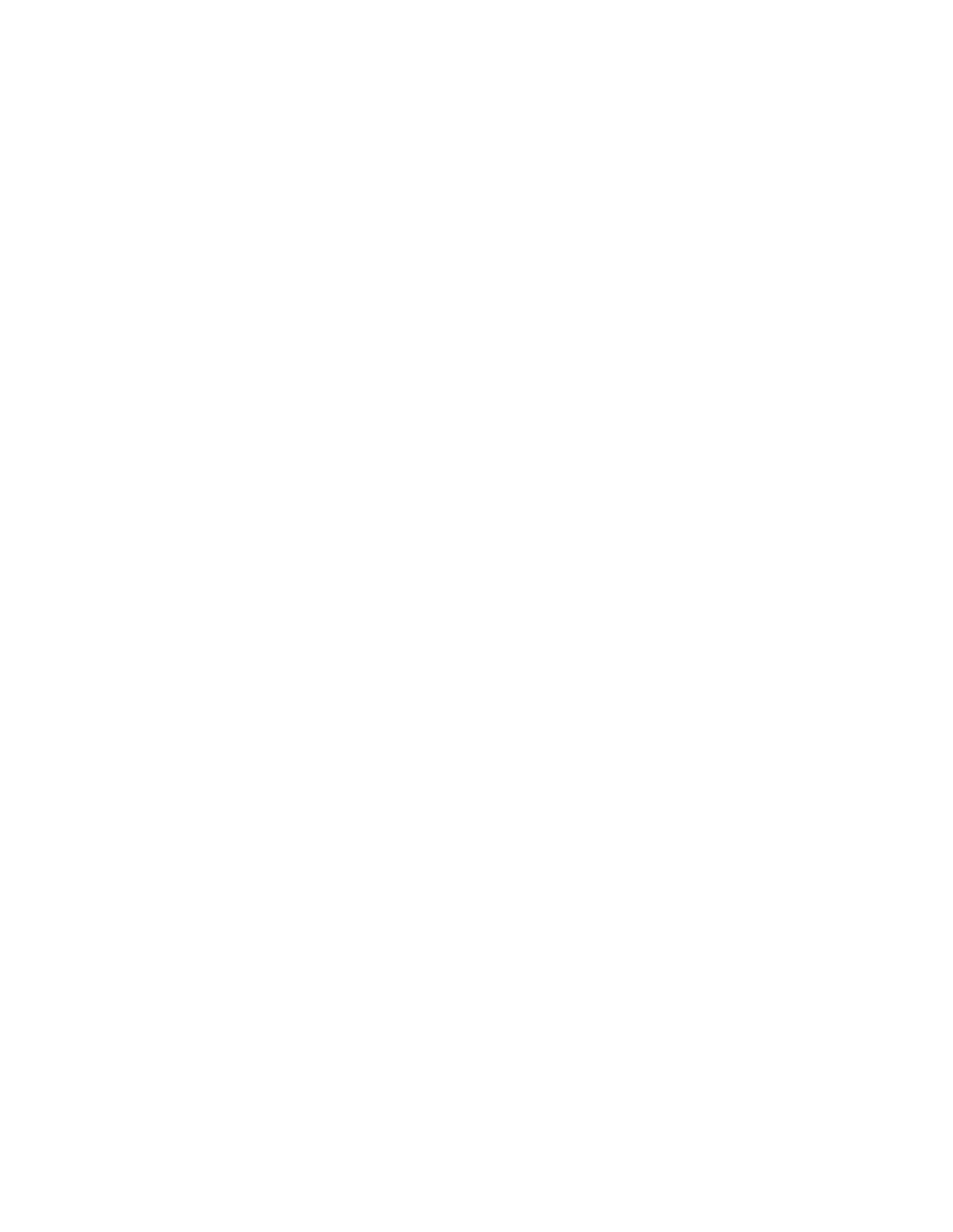# **TABLE OF CONTENTS**

| II. ELECTIONS AND PROSPECTS FOR POLITICAL REFORM  14               |  |
|--------------------------------------------------------------------|--|
|                                                                    |  |
|                                                                    |  |
|                                                                    |  |
| TIMING AND PROCESS FOR CONSIDERATION OF CONSTITUTIONAL REFORMS  17 |  |
|                                                                    |  |
|                                                                    |  |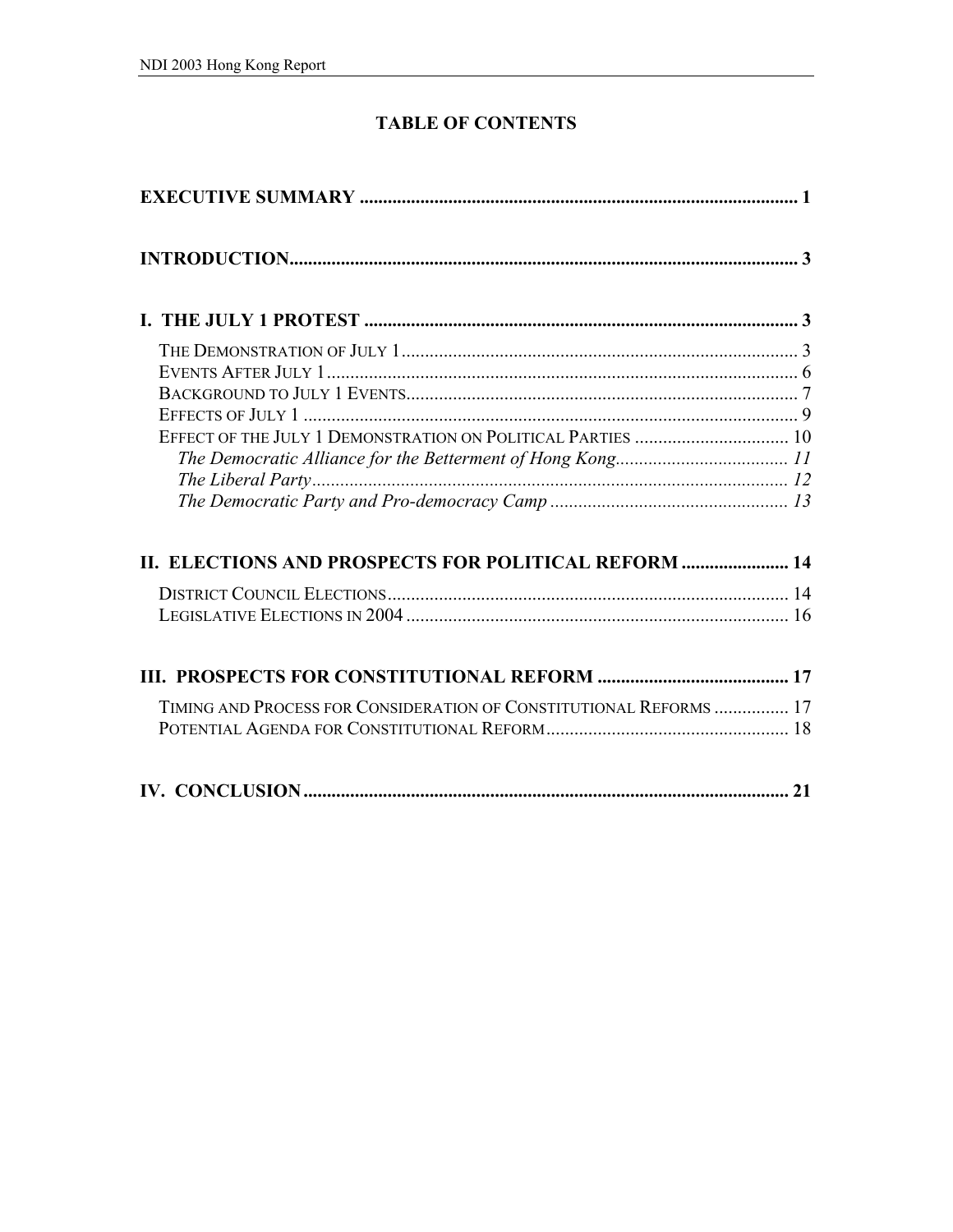# **EXECUTIVE SUMMARY**

 From September 12 to 17, the National Democratic Institute for International Affairs (NDI) conducted an assessment of the political environment following July 1 and subsequent events, as well as preparations for the November 23 District Council elections. While in Hong Kong, the delegation held extensive interviews with government officials, political party leaders, civil society and business representatives, and members of the international community. The following is a report on the assessment team's findings. The report, entitled *The Promise of Democratization in Hong Kong: The Impact of July's Protest Demonstrations on the November 23 District Council Elections—A Pre-election Report*, marks the eighth in NDI's ongoing series evaluating the development of democracy in Hong Kong. The delegation found that there is a renewed commitment and energy among many Hong Kong people to ensuring the development of democracy and the protection of their freedoms. However, at the same time, the assessment team witnessed skepticism and wariness regarding Hong Kong residents' ability to affect the actions of their government and Beijing's ultimate influence on the Hong Kong Special Administrative Region's (HKSAR) progress towards universal suffrage.

More than half a million people (out of a population of 6.8 million) marched on July 1 to protest the government's efforts to force passage of unpopular Article 23 national security legislation and in support of democracy. The Civil Human Rights Front formally organized the July 1 march with the support of various other groups, including those not generally known for their political activism. Before July 1, the government dismissed the significance of the planned demonstration. Even organizers had failed to anticipate the massive turn-out when they predicted some 100,000 to 300,000 likely marchers. Nevertheless, despite record numbers of marchers, no one was arrested during the day-long demonstration, and the march has been universally lauded as orderly. The Chief Executive did not respond immediately to the demonstration, and eventually after a series of resignations and more protests, withdrew the controversial legislation in early September.

 Both the magnitude and suddenness of the July 1 demonstration seemed to take Beijing by surprise. Since July 1, officials from Beijing and Hong Kong have traveled back and forth in an apparent effort to improve consultations and information sharing. For the most part, Beijing has urged Hong Kong people, particularly prominent people and the press, to support Tung.

Since July 1, many in Hong Kong have characterized recent events as a demonstration of "people power." One of the key questions is whether perceptions of Hong Kong residents about their own ability to influence the actions of their government have changed. Hong Kong's political parties in general have received little credit for the successful opposition to Article 23 legislation or the mass public protest. By all accounts, many Hong Kong people remain skeptical of political parties. However, as the political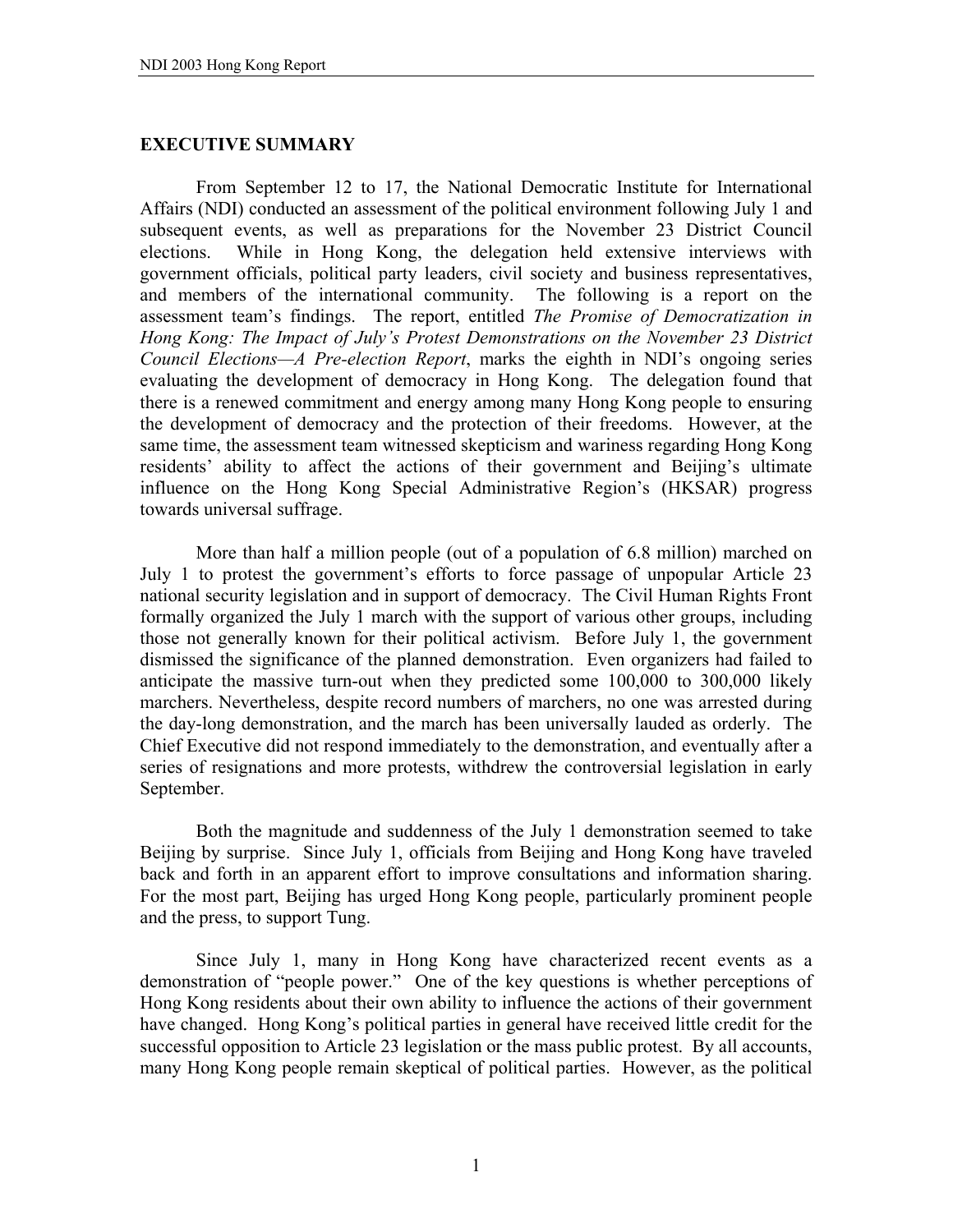debate deepens, the role of political parties in the governance of Hong Kong has come to the surface as one of the key issues that require attention.

 On November 23, 2003, Hong Kong will hold elections for its 18 District Councils. As the first formal gauge of political opinion since July 1, the District Council elections will be subject to intense scrutiny for greater turnout and changes to party preferences. The voters will elect a total of 400 of the 529 members of the District Councils. Of the 400 constituencies, candidates in 74 will run unopposed while 763 people will contest the other 326 seats. The District Councils have relatively few powers and limited budgets. However, they are Hong Kong's only training ground for aspiring politicians. Moreover, successful candidates are able to develop local networks that some have used to mobilize voters for the Legislative Council (LegCo) elections. It will be the newly elected LegCo that will determine Hong Kong's progress towards universal suffrage in 2007 and 2008.

 Despite the success of the July 1 protest, few observers expect the District Council elections to be a referendum on the performance of the government or the future of democracy in Hong Kong. Many believe the political dynamics and issues that affect these local elections are too distant from the broader concerns that motivated so many people to participate in the July demonstrations and that are likely to affect future LegCo elections. At the same time, a number of civil society organizations are urging voters to look beyond a candidate's record or promises on delivering services to consider his or her political stance.

 With the Article 23 controversy laid aside for now, the next major political issue simmering to the surface appears to be the constitutional review of whether Hong Kong will elect the Chief Executive and all the members of the legislature through universal suffrage. As Hong Kong begins to address this issue, the question remains: have Hong Kong's fortunes changed with the series of dynamic events in July. The events triggered by July 1 have "mainstreamed" what was formerly seen to be an activist agenda. At the same time that Hong Kong is experiencing a renewed interest in democratic governance, China is exploring its own political development. The full impact of Hong Kong's "summer of discontent" continues to unfold. One thing, though, is certain: Hong Kong's residents can no longer be characterized as "apolitical."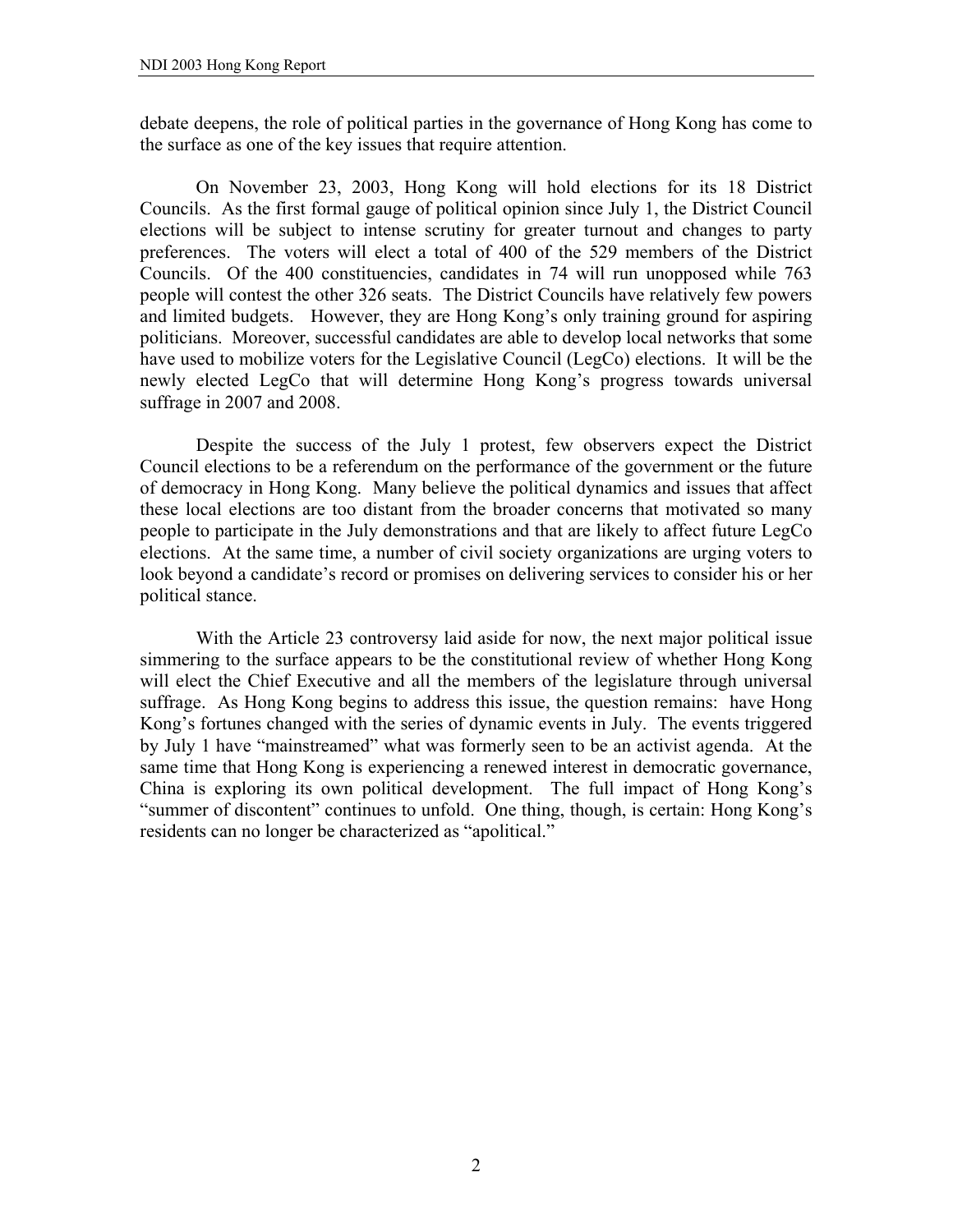#### **INTRODUCTION**

 The events in Hong Kong from July 1 onwards have attracted international attention. Since 1997, Hong Kong has been adjusting to its unique "one country, two systems" framework while progressing along its prescribed transition process to a democratic system with universal suffrage for the elections of its Chief Executive and its legislature.<sup>1</sup> The dramatic events that were triggered by the July 1 mass demonstration have shaken the government, alarmed Beijing and have given Hong Kong's people a new confidence in their ability to influence what they had perceived as an unresponsive political leadership. Old assumptions no longer stand. This report continues NDI's periodic assessment of Hong Kong's political situation and addresses these recent developments and the lead up to the District Council elections on November 23.

# **I. THE JULY 1 PROTEST**

#### **The Demonstration of July 1**

 $\overline{a}$ 

 July 1 marked the beginning of the most dynamic days in Hong Kong since reversion to Chinese sovereignty in 1997. More than half a million people (out of a population of 6.8 million) marched on July 1 in support of democracy and in opposition the government's efforts to force passage of unpopular national security legislation. Government officials and demonstration organizers settled on the half million estimate after they gave up efforts to tally a more accurate count, but many observers have suggested that the figure was likely considerably higher. Whatever the exact number, the July 1 protest was the largest demonstration in Hong Kong since 1989 when an estimated one million people rallied in support of Tiananmen Square demonstrators.

 Article 23 of the Basic Law of the Hong Kong Special Administrative Region (HKSAR)—enacted by the National People's Congress in China to serve as the constitution of Hong Kong— requires that Hong Kong pass laws that address treason,

<sup>&</sup>lt;sup>1</sup> The 1984 Sino-British Joint Declaration laid out the principles for Hong Kong's exceptional arrangement that allowed it to revert to Chinese sovereignty while maintaining autonomy in its executive, legislative and judicial power. This is commonly referred to as the One Country, Two Systems framework. In 1990, the National People's Congress enacted the Basic Law of the Hong Kong Special Administrative Region (HKSAR) of the People's Republic of China that functions as Hong Kong's constitution. The Basic Law lays out a 10-year transition process that aims for universal suffrage for the Chief Executive and the Legislative Council (LegCo) but following the principle of "gradual and orderly progress." The HKSAR's first Chief Executive was elected by a "broadly representative" 400-member Selection Committee. In 2002, the Chief Executive was elected by an 800-member Election Committee. Similarly, the first postreversion 60-member LegCo in 1998 was composed of 20 directly elected members returned by geographical constituencies, 10 selected by the Election Committee, and 30 functional constituency representatives. In 2000, the number of directly elected members was increased to 24 with a corresponding reduction in the number selected by the Election Committee. In 2004, the number of directly elected members will rise to 30. The methods for election of the Chief Executive after 2002 and election of the LegCo after 2004 are not outlined in the Basic Law.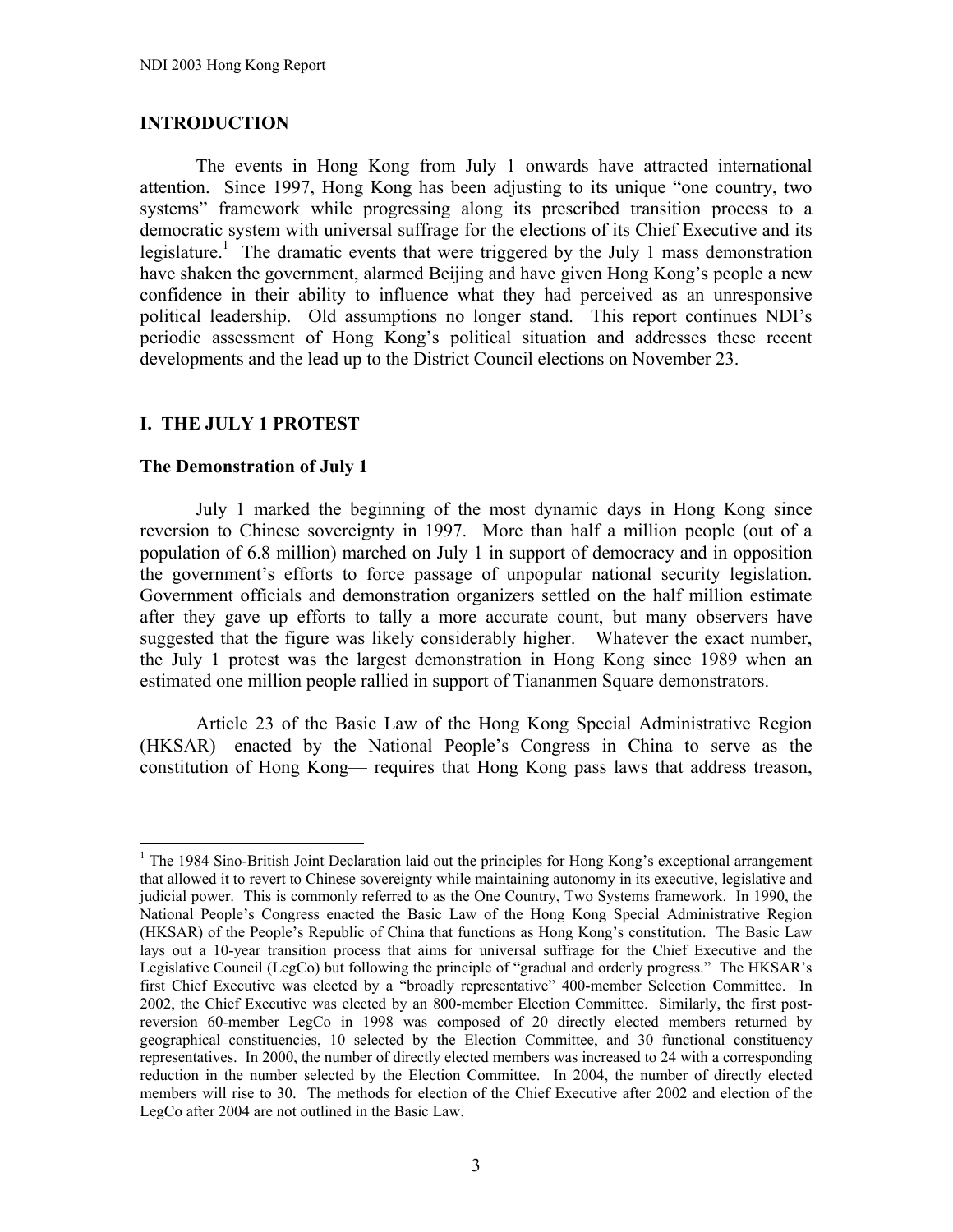1

secession, sedition, subversion and theft of state secrets.<sup>2</sup> Many Hong Kong people<sup>3</sup> opposed the proposed legislation on the grounds that it was overly broad and would threaten traditional civil liberties in Hong Kong.<sup>4</sup> Others questioned why it was necessary to pass the legislation at this point in time and without more careful deliberation.

 Not only were the content of the proposed legislation and the timing of its introduction objectionable to many in Hong Kong, but the government failed to live up to its promise to conduct a genuine process of public consultation in order to consider public sentiment on this important matter. The government refused to acquiesce to demands for a "white bill" (that is, a version with draft provisions that can be amended before the actual legislative process, while the later version, known as the "blue bill," is the actual draft legislation submitted to the legislature for passage) and instead laid out general principles in a consultation paper that most critics complained was inadequate for serious analysis and discussion. The government then compiled and categorized opinions as in favor, against or unclear, but its evaluation of public opinion submissions were widely viewed as disingenuous. The government reported that many of the most vocal opponents of the legislation, such as the Bar Association and the Hong Kong Human Rights Monitor, had submitted "unclear" opinions neither in favor nor against the Article 23 legislation.

 The Civil Human Rights Front, a coalition of about 40 civil society organizations, formally organized the July 1 march with the support of various other groups, including those not generally known for their political activism. Various professional groups, including associations of doctors, lawyers, engineers and teachers, urged their members

<sup>&</sup>lt;sup>2</sup> Article 23 of the Basic Law provides, "The Hong Kong Special Administrative Region shall enact laws on its own to prohibit any act of treason, secession, sedition, subversion against the Central People's Government, or theft of state secrets, to prohibit foreign political organizations or bodies from conducting political activities in the Region, and to prohibit political organizations or bodies of the Region from establishing ties with foreign political organizations or bodies."

<sup>&</sup>lt;sup>3</sup> The semantics of what to call the people of Hong Kong is politically charged. Essentially, there are four classes of residents: 1) citizens are Chinese nationals who have the right of abode in Hong Kong, 2) permanent residents are those persons with the right of abode in Hong Kong who may or may not also be citizens—e.g. right of abode can be obtained by some foreign nationals after seven continuous years of residency in the HKSAR—they have the right to vote in elections for the LegCo and District Councils, 3) non-permanent residents are those persons with the right to live in the HKSAR and with permission to work as well, 4) others—this includes visitors and domestic helpers. Article 24 of the Basic Law covers who has the right of abode. NDI uses the terminology "Hong Kong people," a term widely used in Hong Kong itself, throughout this report to refer generally to the HKSAR's population.

<sup>&</sup>lt;sup>4</sup> During the first stage of the public consultation before the government provided the actual text of the legislation, concerns were focused on the following issues: treasonous acts not being defined narrowly enough, automatic proscription of groups banned in China, no provision for public interest defense against theft of state secrets, sedition being defined as mere intent to take unlawful action, possession of state secrets being an offense, expansion of police search powers, secession and subversion not being defined narrowly enough.

<sup>&</sup>lt;sup>5</sup> "Who Can Mobilize 500,000 People to Rally? July 1 Demonstration and Political Communication in Hong Kong," Hong Kong University Public Opinion Programme, Joseph Chan and Robert Chung, based on results of a survey of 1,154 successful respondents out of 1,323 contacted done during the demonstration.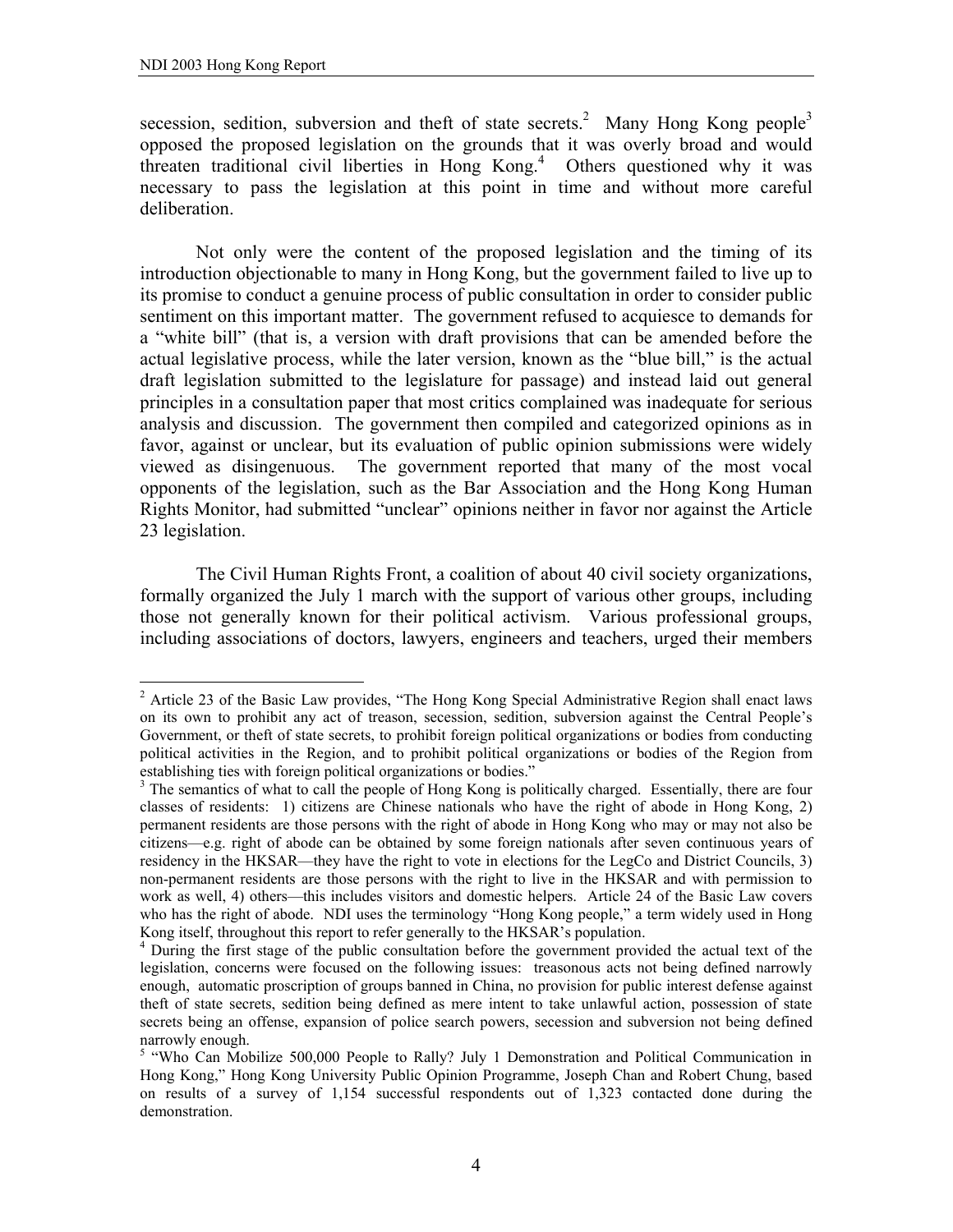$\overline{a}$ 

to participate as did both the Catholic and protestant churches. Bishop Joseph Zen in particular seized the attention of the press and the ire of Beijing. The crowd was diverse in age and background and included large numbers of professionals, university graduates and students. According to a Hong Kong University poll, nearly 60 percent of demonstrators categorized themselves as middle class, more than half held higher education degrees, and about 40 percent were professional or managerial level workers.<sup>5</sup>

 Before July 1, the government dismissed the significance of the planned demonstration. Secretary for Security Regina Ip remarked notoriously that if people participated it was because they did not have better things to do with their time on a public holiday (the anniversary of Hong Kong's reversion to Chinese sovereignty). In response, numerous protestors chanted, "Regina, we have better things to do." Also heard were variations on "Tung Chee-hwa step down," and "Down with the DAB" (referring to the pro-government political party, the Democratic Alliance for the Betterment of Hong Kong). There were placards and banners, some with caricatures of Chief Executive Tung Chee-hwa<sup>6</sup> and the Secretary for Security, but on the whole the protestors could be characterized as polite.

 Even protest organizers had failed to anticipate the massive turn-out when they predicted some 100,000 to 300,000 likely marchers. Nevertheless, despite record numbers of marchers, no one was arrested during the day-long demonstration, and the march has been universally lauded as orderly. Participants gathered in Victoria Park to proceed down the main street to the Central Government Offices. Most sported black garb despite the summer heat (temperatures reached up to 90 degrees Fahrenheit). Many waited hours for their turn to march with the objective of being counted as they passed under two designated bridges.

 The Chief Executive did not respond immediately to the demonstration. Instead, he offered the expectant press a terse "no comment." On July 4, Tung finally spoke, but his comments were uninspiring: "I am weighing carefully the views that have been presented to me, the suggestions that have been made to me. I will let you all know immediately when a decision is made . . . I would like to reiterate that it is our duty as Chinese citizens, it is also a duty under the constitution, to legislate national security laws."<sup>7</sup> To supporters and detractors alike, the administration seemed to be floundering amidst the growing political crisis.

 Although the international media gave wide play to the march, there was no media coverage on the mainland for days. Nevertheless, news leaked through the porous border between the HKSAR and Guangdong province and beyond. In the days afterwards, Chinese officials continued to offer supportive statements for the beleaguered Hong Kong Chief Executive.

 $6$  Chief Executive Tung Chee-hwa was re-elected to a second term on February 28, 2002 at the end of the nomination period for candidates when he emerged as the sole candidate.

<sup>&</sup>lt;sup>7</sup> Cheung, Jimmy and Ambrose Leung and Gary Cheung, "Liberals back delay in security legislation," *South China Morning Post*, July 5, 2003.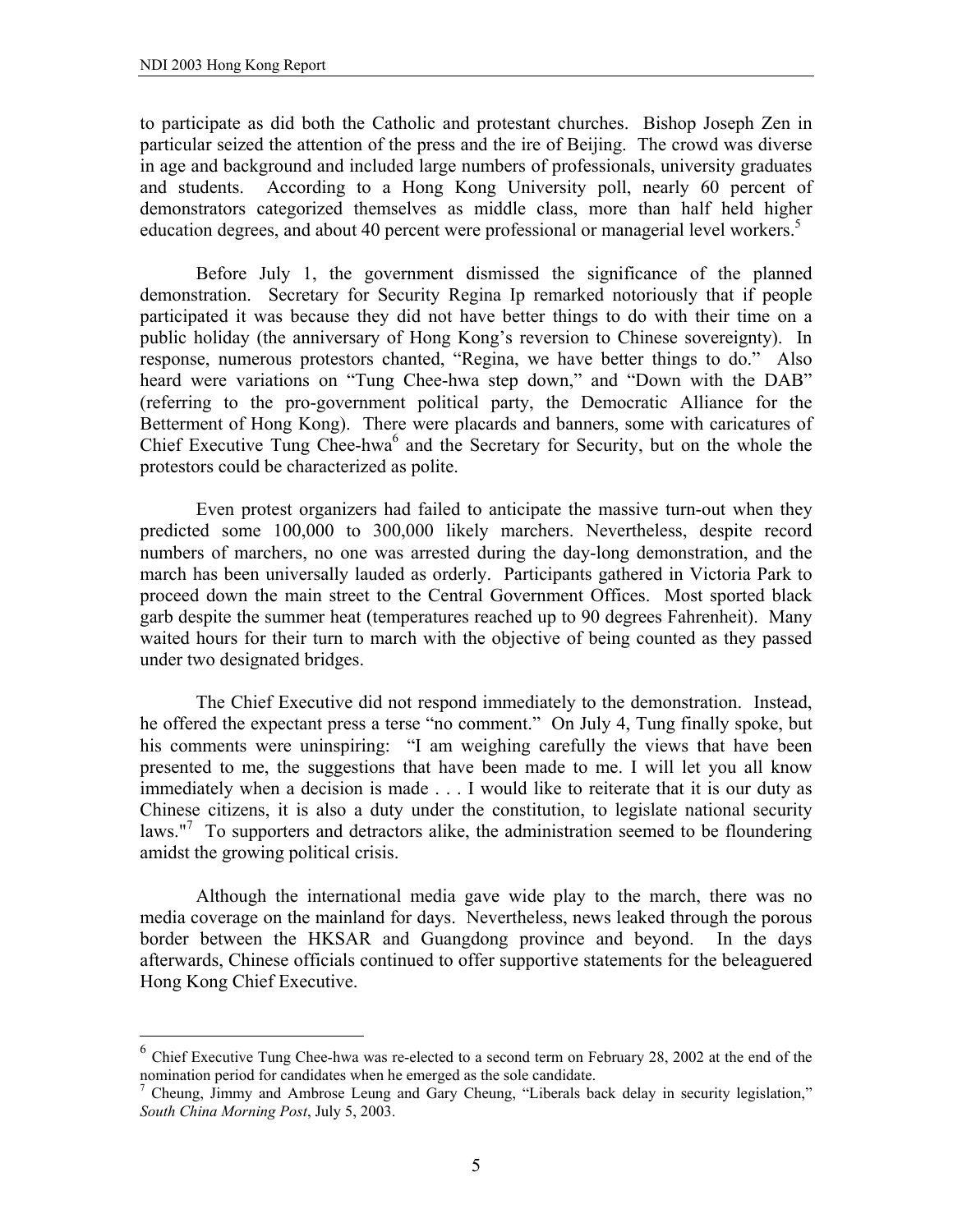# **Events After July 1**

 July 9 had long been slated for the second reading of the national security bill, and the widespread expectation had been that Legislative Council (LegCo) would adopt the measure on that date. In the days after the July 1 rally, James Tien, Chairman of the Liberal Party and member of Tung Chee-hwa's Executive Council (ExCo), and other prominent figures flew to Beijing to consult with leaders there. Upon his return on July 4, Tien reported that he had met with Liao Hui, Director of the Hong Kong and Macau Affairs Office, and Liu Yandong, Director of the United Front Work Department of the Communist Party. According to Tien, Beijing wanted the HKSAR to pass Article 23 legislation as soon as possible, though the details of the timeline and content were matters for Hong Kong to decide on its own. Tien advised Tung to postpone the passage of Article 23 legislation until December of this year in order to give the government more time to explain the measures to the public.

 Nevertheless, Tung forged ahead. While on July 5 the Chief Executive announced three major amendments to the bill, which represented important concessions, he maintained his firm intention of having the legislature act by the July 9 deadline. The amendments included the removal of the automatic proscription of groups affiliated with bodies banned on the mainland, the introduction of public interest as a defense in connection with the unlawful disclosure of certain official information, and the deletion of the provision that conferred on police the power to conduct home searches without court warrant during emergency investigations. Critics, however, argued that the amendments were not sufficient to alleviate concerns about the potential threat to civil liberties, while others called for more time to extend the public consultation. Prodemocracy parties and forces continued to denounce the Article 23 legislation while demanding universal suffrage and greater democracy.

 On July 6, in a surprising move, James Tien resigned from the ExCo. Tien's resignation from the cabinet meant that the eight Liberal Party LegCo members would no longer be bound by their chairman's collective responsibility obligation to the administration. Lacking sufficient votes to guarantee passage of the bill in LegCo, the Chief Executive declared at 1:57 AM on July 7 that he would delay consideration of the bill. He provided no timetable, but most politicians expected that Tung would reintroduce the bill to LegCo after the summer recess in order to have the legislation passed before the end of the legislature's term.

On July 9, 30 to 50 thousand protestors gathered outside the LegCo building for a candlelight vigil, again organized by the Civil Human Rights Front. On July 14 the Democracy Development Network, a nongovernmental organization with a high proportion of academics and a number of Democratic Party members, organized yet another pro-democracy rally. Some 10 to 20 thousand people, many wearing the unofficial uniform of the day --organizers selected the color of orange to signify solidarity with their cause-- congregated in the Central district of Hong Kong.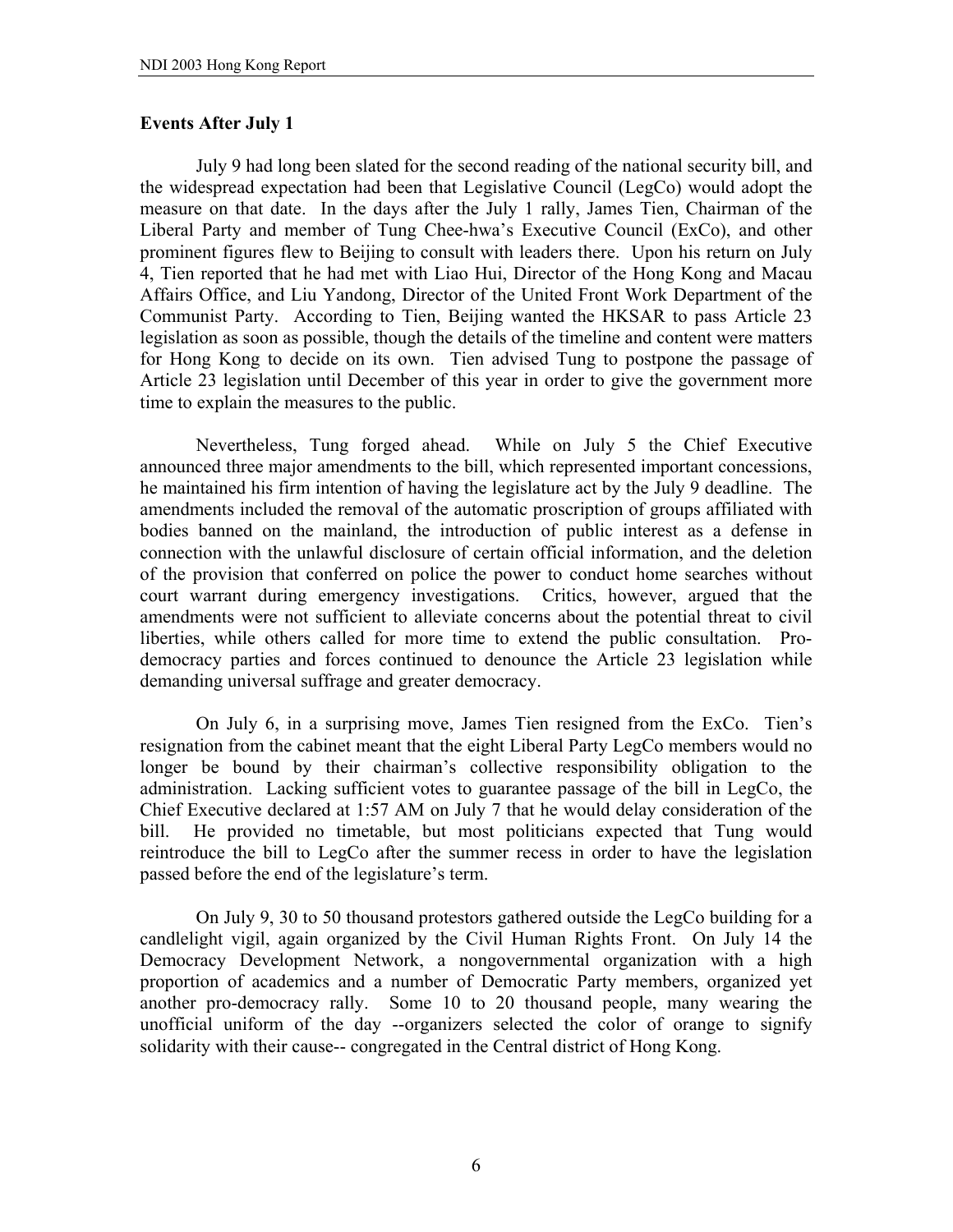On July 16 two of the most controversial ministers in Chief Executive Tung Chee-hwa's cabinet resigned. Secretary for Finance Antony Leung walked away from his office after the Independent Commission Against Corruption (ICAC) delivered to the Secretary for Justice the report of its investigation into his alleged misconduct over the purchase of a luxury car. Secretary for Security Regina Ip announced that she had submitted her resignation for personal reasons well in advance of the July 1 rally, though many observers believe she made this claim to counter the impression that popular discontent had forced her out. On August 4 the government announced that Beijing had accepted Tung's new ministers, Henry Tang as Secretary for Finance and Ambrose Lee as Secretary for Security.

 On September 5, Chief Executive Tung Chee-hwa abruptly withdrew Article 23 legislation. He announced that there was no fixed timetable for the legislation and promised only that there would be future public consultation on the matter. This seemed to contradict statements by his new Secretary for Security Ambrose Lee, who had only the day before outlined plans for a second public consultation to take place later that month.

 Calls for Tung Chee-hwa to step down have become more pronounced as his popularity ratings plummeted to new lows in the aftermath of the July events before recovering somewhat.8 The Anti-Tung Coalition, a group of individual activists including LegCo member Emily Lau, was formed to seek resignation of the Chief Executive. Frustrated legislators proposed a motion in LegCo to remove Tung but failed to garner a majority. The Basic Law provides only that the Chief Executive must resign "when he loses the ability to discharge his duties as a result of serious illness or other reasons." According to the Basic Law, if the Chief Executive resigns, the Chief Secretary assumes the position on an acting basis and a new selection process must take place within six months. It is unclear, however, whether the selection of a new Chief Executive, who could claim the confidence of the Central Government, would advance the prospects for democracy in Hong Kong.

# **Background to July 1 Events**

 A confluence of factors contributed to the eruption of political discontent this summer in Hong Kong, long described as generally apolitical. Conventional wisdom has attributed the public's disaffection to economic malaise. The economic crisis that hit the region in 1997-98 certainly affected the livelihoods and mood of Hong Kong's population. Property values have fallen some 60 to 70 percent since then, resulting in negative equity for many middle-class homeowners. Unemployment reached a record high of 8.7 percent this year, and budget cuts affecting social services have increased hardship for Hong Kong's most vulnerable residents.

 In fact, the HKSAR government has focused on lifting Hong Kong's economic prospects rather than considering the political dimensions of its problems. Under the

<sup>&</sup>lt;sup>8</sup> "Four indicators on Chief Executive's popularity—combined charts," Hong Kong University Public Opinion Programme, November 11, 2003.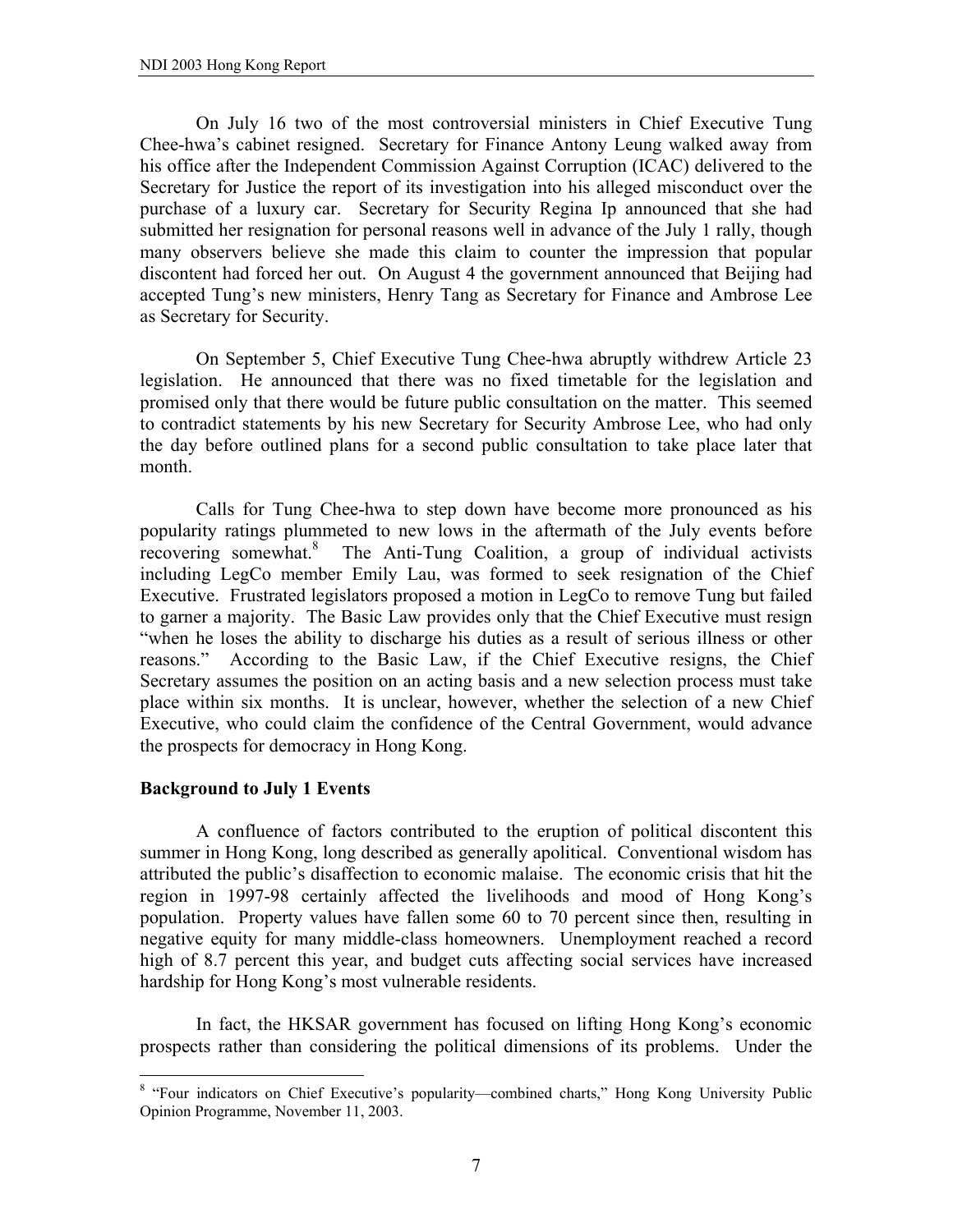Closer Economic Partnership Arrangement (CEPA) between the HKSAR and Beijing announced earlier this year, the Hong Kong government claims to have gained advantaged access to the mainland while ceding little to Beijing in return. Other measures to increase economic links with the mainland include a US\$2 billion Y-shaped bridge project linking Hong Kong, Macau and Zhuhai. Beijing's liberalization of travel restrictions on individual Chinese citizens has fueled projections of increases in annual tourism revenue by HK\$20 billion to HK\$95 billion as Hong Kong anticipates the mass arrival of tourists from the mainland. At the same time, fears of rising illegal employment and increased crime rates in Hong Kong have tempered the optimism somewhat.

 While economic problems certainly have contributed to the public's dissatisfaction with the administration, the state of the economy cannot by itself explain the depth of concern about the proposed handling of security legislation and the future of democracy in Hong Kong. The demonstrations reflect a reaction to a series of unpopular government actions—not only the government's handling of the public consultation over Article 23 but also other issues, particularly its management of the public health crisis of Severe Acute Respiratory Syndrome (SARS), the failure of the new accountability system and its refusal to appoint an independent commission to conduct an inquiry of the government's handling of SARS.

 The SARS crisis from March to July brought Hong Kong's tourist economy practically to a standstill and seriously disrupted professional and social life throughout the HKSAR. Schools were closed for six weeks. Restaurants, shopping malls, theaters and other public venues remained eerily empty throughout this period. People donned surgical masks to go out in public; waiters in upscale restaurants wore rubber gloves. Pervasive fear made normal life in Hong Kong impossible. While the SARS crisis was principally a public health phenomenon, many Hong Kong people felt immense frustration with the government's slow response to the situation. On March 31, for example, the government announced an unprecedented quarantine of one of the towers of the Amoy Gardens, a vast housing complex with about 15 thousand residents, to contain a SARS outbreak there. By the time law enforcement, medical and other government officials arrived, however, some 200 of the tower's 700 residents reportedly had already fled. Similarly, many critics charged that hospital authorities were irresponsible because they failed to procure or distribute adequate protective gear for health care workers.

 The government failed to address this pent-up frustration when it named an international panel, led by Secretary for Health, Welfare and Food Yeoh Eng-kiong, to investigate the HKSAR's handling of the SARS outbreak. Essentially, the government was going to investigate itself. During the early days of the SARS outbreak, Dr. Yeoh had downplayed the seriousness of the emerging crisis in daily news conferences with a series of memorable quotes that quickly came back to haunt him. Chief Executive Tung Chee-hwa said that the panel would be "targeting issues and not individuals." In contrast, the health ministers of both China and Taiwan were fired for their performance regarding the handling of SARS. Despite all the fanfare accompanying the new Principal Officials Accountability System in 2002, which was supposed to enhance accountability in the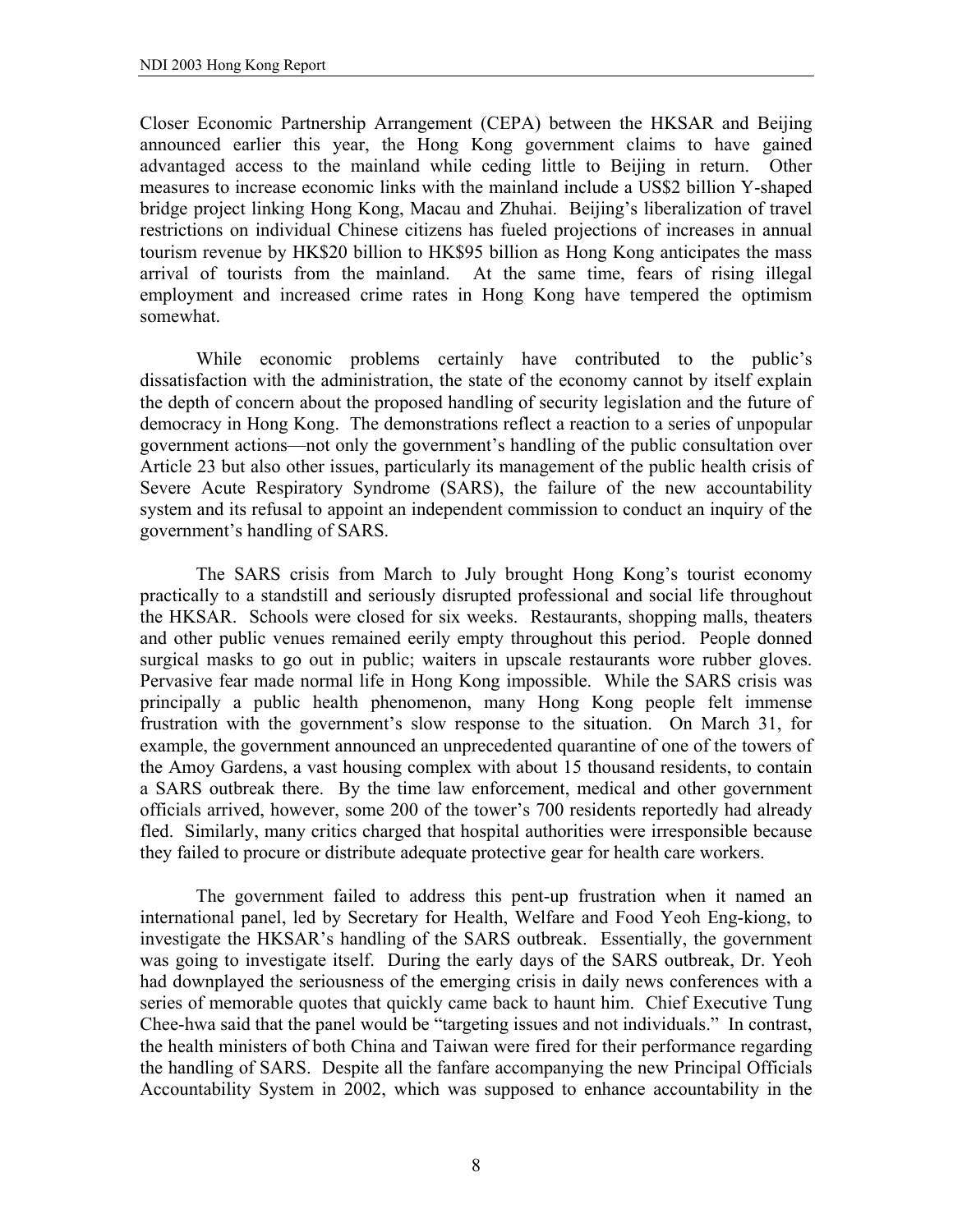HKSAR, the government seemed determined to ensure that no one would take any responsibility.<sup>9</sup>

 Indeed, the public response to the committee's report has been general dissatisfaction. Many people called for a LegCo select committee to take up the inquiry. Eleven lawmakers from all major political parties, led by Democratic Party member Law Chi-kwong, were elected on October 31 to sit on the select committee to investigate the government's handling of SARS.

Before the onset the SARS outbreak in Hong Kong, residents were preoccupied with "Lexus-gate"—the scandal surrounding the Financial Secretary Antony Leung's failure to disclose his purchase of a vehicle just days before his announcement of the rise in luxury car registration tax, whereby he exempted himself from this increased fee. Controversy grew when it became known that another ExCo member had disclosed his imminent purchase of an expensive vehicle during a committee meeting which provided the opportunity for Leung to have made a similar admission. Critics called for a formal investigation and the Financial Secretary's resignation, which he actually offered. Tung rebuked the errant principal official for his "gross misconduct" but refused to accept his resignation.

#### **Effects of July 1**

 $\overline{a}$ 

 Both the magnitude and suddenness of the July 1 demonstration seemed to take Beijing by surprise. Commentary on the demonstrations from Beijing evolved from early statements like that by Zou Zhekhai, deputy director of the Central Government's liaison office, warning that Hong Kong was becoming a "city of chaos" to eventual acceptance of the 500,000 demonstrators as "patriots" by officials including Liu Yangdong, director of the United Front Work Department. Since July 1, officials from Beijing and Hong Kong have traveled back and forth in an apparent effort to improve consultations and information sharing. Government officials and semi-official representatives, including pro-Beijing politicians, business leaders and leaders of professional groups, have all made visits to Beijing. Beijing, in turn, has sent various teams to assess the situation in Hong Kong. For the most part the Chinese leadership has urged Hong Kong people, particularly prominent residents and the press, to support Tung.

 Since July 1, many in Hong Kong have characterized recent events as a demonstration of "people power." One of the key questions is whether perceptions of

 $9<sup>9</sup>$  In July 2002, the government introduced one of the most substantial structural changes to the system of governance in Hong Kong with the Principal Officials Accountability System, commonly referred to as a ministerial system. The new system established an additional class of government officials appointed by the Chief Executive with the approval of the central government to make government policy and oversee government activities. The government had argued that the new system would protect the permanent civil service, allows the Chief Executive to have a political team, gives the Chief Executive essential power to hire and fire top officials, and will improve policy-making. Not only has the new system failed to address the fundamental problem that there still is an essential absence of a democratic mandate for executivebranch policy making, it also has not delivered on its promise of greater accountability.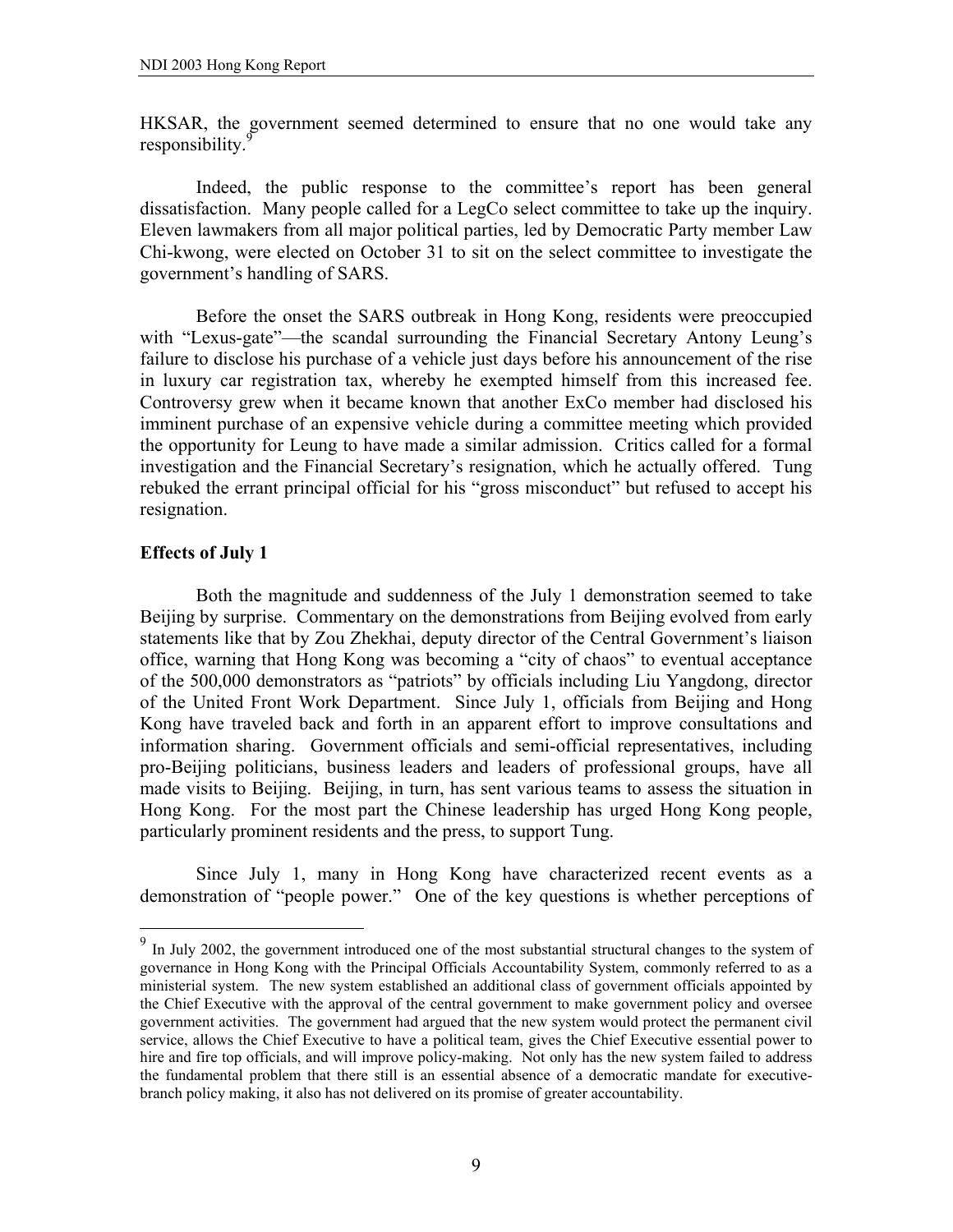Hong Kong citizens about their own ability to influence the actions of their government have changed. Voter registration numbers for the upcoming District Council election have increased by about 100,000. (There were 2.9 million voters registered in Hong Kong last year.) Only two weeks of this registration drive actually took place after the significant events of July 1, but some observers have posited that this apparent new interest in local elections suggests a greater willingness of Hong Kong people to voice their opinions. The results of the District Council election are being anticipated by some for their indication of people's changed voting behavior after recent events. Others downplay their significance because the issues are too localized and the voting too personal by constituencies that comprise only a few thousand people. Nevertheless, as the first formal gauge of political opinion since July 1, the District Council elections will be subject to intense scrutiny for greater turnout and changes to party preferences.

 With the Article 23 controversy laid aside for now, the next major political issue simmering to the surface appears to be the constitutional review of whether Hong Kong will elect the Chief Executive and all the members of the legislature through universal suffrage. The government has announced that it will begin public consultations in 2004 although the exact nature of the exercise and when a formal consultation document will be issued remain unclear. Meanwhile, numerous civil society organizations are mobilizing to address this issue of constitutional reform as the 2007 Chief Executive and 2008 LegCo elections loom ever closer.

# **Effect of the July 1 Demonstration on Political Parties**

 Hong Kong's political parties in general have received little credit for the successful opposition to Article 23 legislation or the mass public protest. Many observers credit civil society organizations, particularly the Article 23 Concern Group, a small group of advocates and legal scholars, and the Bar Association, for engaging on the merits of the legislation in a technical and determined way and pursuing a successful political strategy to oppose the legislation. As noted earlier, it was an umbrella organization of civil society organizations that included human rights, religious and rainbow coalition groups that actually organized the demonstrations of July 1 and 9 by applying for the permits and catalyzing the gatherings.

 By all accounts, many Hong Kong citizens remain skeptical of political parties. Commentators from across the political spectrum have noted that the middle class in particular, is ambivalent about parties, and no political party adequately represents the middle class. The Democratic Party and other opposition politicians are often viewed as being critical of the government while not offering constructive alternatives to the government's policies. Their contentious relationship with Beijing and with Hong Kong's Chief Executive, in the view of some political observers, has marginalized them and rendered them less effective than they might be otherwise. The Democratic Alliance for the Betterment of Hong Kong (DAB), on the other hand, consistently supported the Chief Executive in insisting that the HKSAR needed to enact Article 23 legislation as soon as possible despite indications that even some of its core supporters were disenchanted with the public consultation process. With its Chairman on Tung's ExCo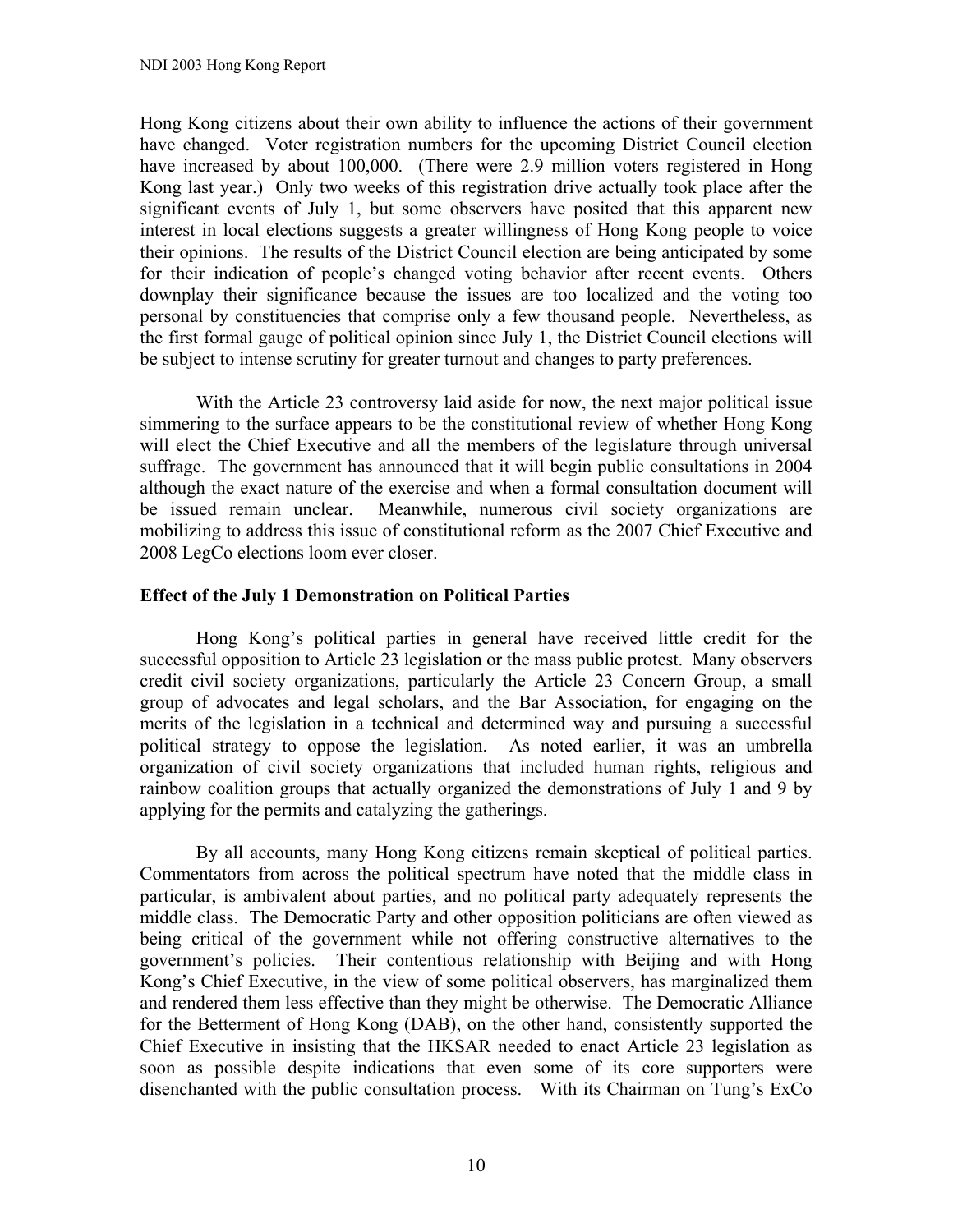and its traditional identity as the pro-Beijing and pro-government party, the DAB's popularity ratings generally have been tied to those of the government. Following July 1 and subsequent events in Hong Kong, the DAB's image suffered along with the government's.

In the wake of the July 1 demonstration, the party politics of Hong Kong do appear to have shifted somewhat. The pro-business, pro-Beijing Liberal Party seems to have gained popular support and the Democratic Alliance for the Betterment of Hong Kong (DAB), the more broadly-based pro-Beijing party, appears to have lost some. At the same time, the pro-democracy parties, the Democratic Party and The Frontier, do not yet appear to have captured the public imagination.

As the political debate deepens, the role of political parties in the governance of Hong Kong has come to the surface as one of the key issues that require attention. Even the Secretary for Constitutional Affairs has said that party politics are important to Hong Kong's political development. While the government has stated that it will try to work with all parties to build common ground, Tung Chee-hwa actually met with both the Democratic Party and The Frontier in October in what was reported to have been a more productive conversation than the one that took place in July.

# *The Democratic Alliance for the Betterment of Hong Kong*

Established in 1992, with over 2000 members, the DAB is Hong Kong's largest party. The DAB retains representation on the Chief Executive's ExCo and therefore serves as much as a government party as one could under a political system that does not allow for a ruling party.10 The party characterizes itself as pro-government while the press generally refer to it as "pro-Beijing." Moreover, the DAB has strong links to the mainland authorities, which many observers believe to be important for its ability to participate in policy-making and managing information flow. At the same time that the DAB maintains these relations, it claims to be committed to "gradual and orderly development of a democratic government with the ultimate aim that the Chief Executive and all members of the Legislative Council will be elected by universal suffrage."<sup>11</sup>

DAB Chairman Tsang Yok-sing and various DAB LegCo members stated during the July 1 rally that the people of Hong Kong had been "misled," which led to angry denunciations of the DAB by protestors both during and after the march. Tsang issued a public apology several days later. After James Tien resigned from ExCo, Tsang also said he would not rule out the possibility of resigning from the ExCo but then decided to stay on. Many activists and some in the press criticized him for "flip-flopping." In the immediate aftermath of the July 1 protest, the DAB seemed to be seriously concerned about having lost considerable public support that could lead to devastating results at the polls in November.

 $\overline{a}$ 

 $10$  The 2002 Chief Executive Election Ordinance requires any party member elected as Chief Executive to step down from his or her political party upon assuming office.

 $11$  DAB Manifesto, July 10, 1992.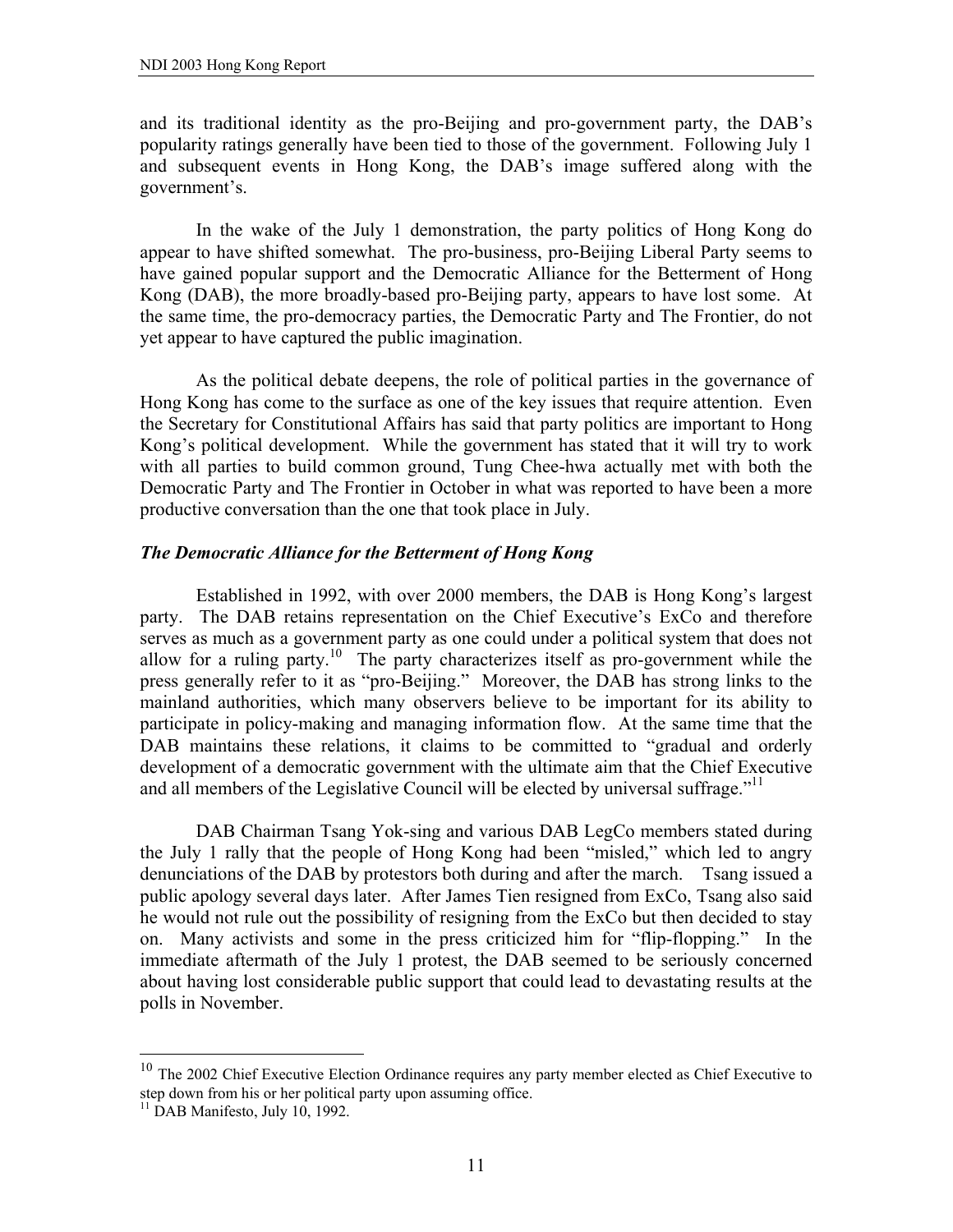However, it appears that the subsequent events to the July 1 demonstration and the ultimate shelving of the Article 23 legislation by the Chief Executive have led to less concern by DAB members about dire consequences in the upcoming District Council elections. A number of observers have cited the political damage to the DAB as one possible reason for the Chief Executive's ultimate decision to withdraw the Article 23 legislation indefinitely.12 The DAB hopes to maintain its 88 District Council seats with 206 candidates contesting the elections.

The DAB's traditional supporters are generally regarded as coming from the "grassroots"—working class or housing estate residents, many of them senior citizens for whom the types of services that are delivered by District Councils including minor social services and field trip outings are particularly important. Even some voters who are not traditional DAB supporters have remarked that the party is better able to deliver on those local services than the Democratic Party.

If the DAB performs poorly in the District Council election, the consequences could be significant. The administration might feel some pressure for more rapid political change since a poor showing by the DAB might be interpreted as a vote of "no confidence" in the government. If the survival of the Hong Kong government is threatened, Beijing might also have to re-assess the situation. The Chairman of the DAB has stated that he would consider resigning if the party loses. Without a clear successor and various unresolved tensions within the party, the future of the DAB would be highly uncertain.

# *The Liberal Party*

 $\overline{a}$ 

 James Tien and the Liberal Party gained substantially from the July 1 protest when Tien resigned from ExCo in a move to oppose the rushing through of Article 23 legislation. Because it essentially represented the decisive vote, the Liberal Party received significant political credit. New members have joined the party's 300 preexisting members. The Liberal Party, in addition to its appointed seats, hopes to increase its elected representation on District Councils from 15 seats with 26 candidates running in the election. Ironically, although the Liberal Party was hailed as the hero of the public will, the party had withdrawn its support for a Legislative Council fully elected under universal suffrage from its 10-year old party constitution at the end of last year.

With none of its eight LegCo members having won directly elected seat in a geographic constituency, the Liberal Party leaders have argued publicly that universal suffrage would not be a good thing for Hong Kong. A senior party official recently argued that functional constituency representatives are better able to address the important issues facing Hong Kong today because they are not beholden to populist demands. He argued that employment, housing, health and education are more important than the universally recognized principle of one person, one vote.

<sup>12</sup> Lee, Klaudia, "A tactic to save the DAB, say analysts," *South China Morning Post*, September 6, 2003.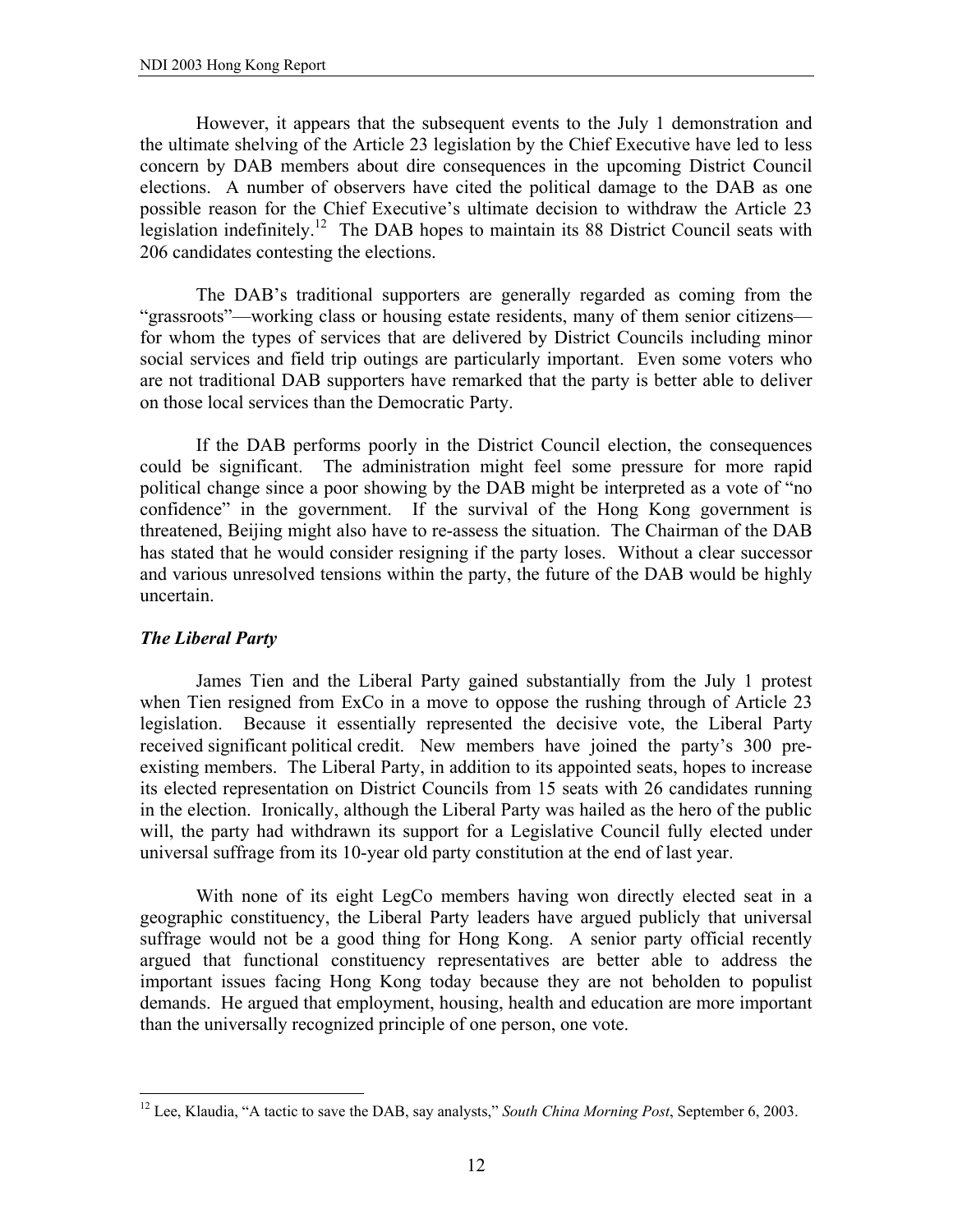In September Liberal Party Vice-Chairman Selina Chow took up James Tien's former seat in the Chief Executive's Ex Co. The Liberal Party thus resumed its role in the cabinet. Whether there has been any more subtle longer term negative fallout for the Liberal Party for its Chairman's actions is a question that remains. Strained relations with Beijing seem difficult to gauge although many observers noted the fact that the Vice-President Zeng Qinghong had initially turned down the request for a meeting by the Liberal Party in September during a visit by senior members on the heels of the DAB's widely publicized meeting with him. James Tien admitted that many mediators were involved with reversing that decision, but even then observers noted that mainland officials neither provided an all-important photo opportunity nor commented publicly on the visit as they had done during the DAB delegation and visits by other groups.

The other question is whether the Liberal Party will be able to evolve from a business-friendly party to one that is able to actually earn support within the middle class. As the other important pro-Beijing party, the Liberal Party stands to play an important role in the political development of the HKSAR.

# *The Democratic Party and Pro-democracy Camp*

 According to polls and most observers, the Democratic Party (DP) does not appear to have benefited significantly in terms of increased popularity from the success of the July 1 protest. Rather, the independent, pro-democracy political and civil society leaders who have been regarded as the instrumental figures in waging the successful campaign to halt Article 23 legislation seem to have gained in public popularity.

The Democratic Party, founded in 1994, has some 600 members and holds the most seats in the legislature with 11 LegCo members. There are currently 75 District Councillors who are Democratic Party members. Although seven Democratic Party incumbents are not running for re-election, the Party is fielding 120 candidates in the November polls.

The Frontier, founded in 1996, still counts itself as a pressure group rather than a party despite successfully fielding candidates in both the LegCo and District Council elections. The Frontier is running 13 candidates in November's District Council election.

With the transition in party leadership last December, the DP has tried to position itself as a more moderate force and has tried to engage the Central Government repeatedly. Although The Frontier has placed a priority on Tung stepping down, the DP has adopted a more pragmatic stance and continues to attempt to work with the Chief Executive. The DP's October meeting with the Chief Executive appeared to yield some results. After presenting Tung with a copy of its alternative policy address in advance of the Chief Executive's own annual speech, the DP discussed specific proposals that included abolishing appointed District Council seats and establishing an industrial zone on the Guangdong border. Tung Chee-hwa agreed to consider these proposals.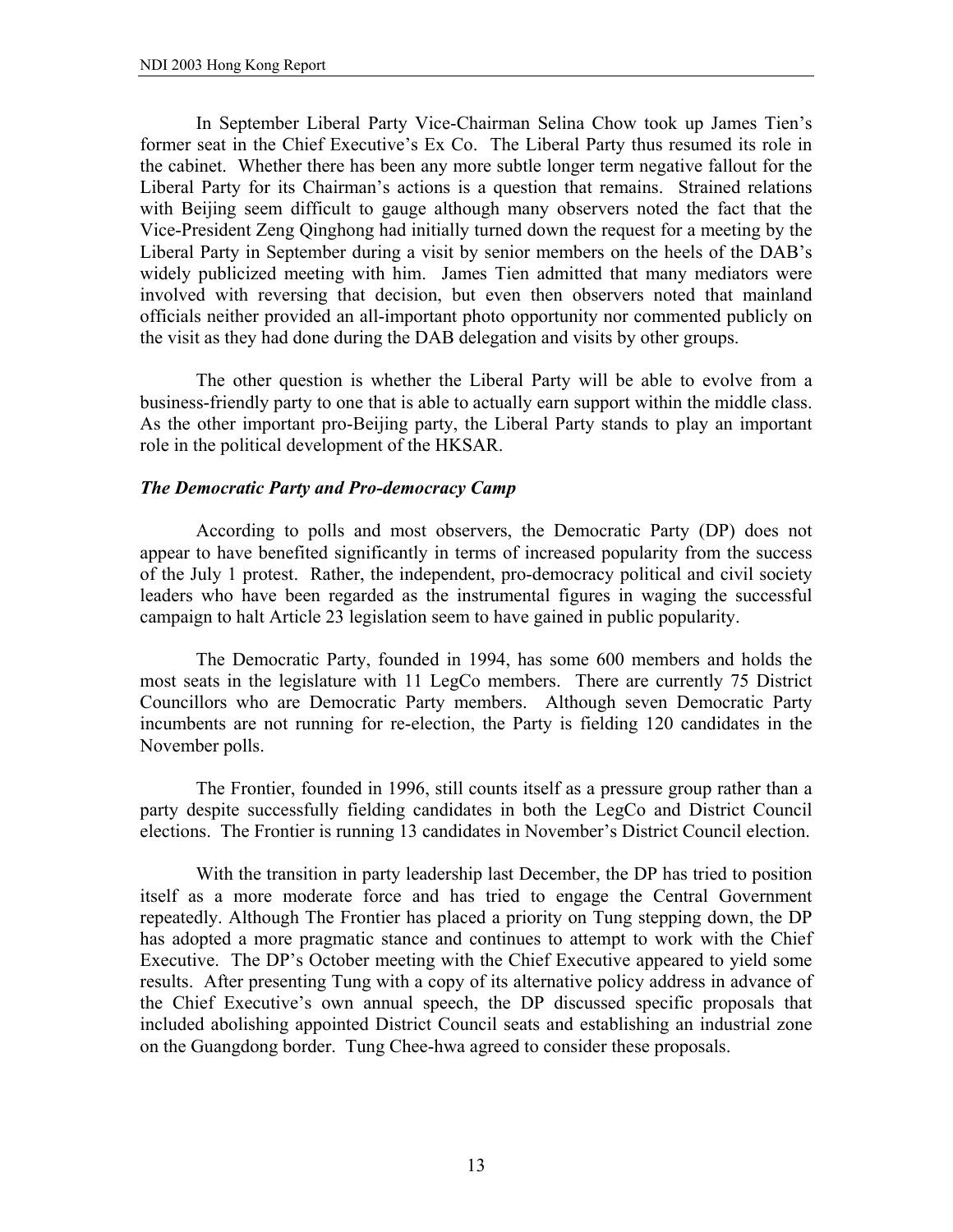Moreover, Beijing appears to be considering allowing DP members to visit mainland China as part of an official LegCo delegation composed of all 60-members. Most democracy activists, including many DP members, have been barred from crossing into the mainland since 1989. This would be a significant meeting, one that has been endorsed by the Breakfast Group, an informal group of about dozen unaffiliated LegCo members who generally support the government. On various occasions, even the Liberal Party has encouraged Beijing to engage in dialogue with the democratic camp in Hong Kong. Although there is no official contact between central government authorities and members of the DP and other pro-democracy parties, most observers believe that informal exchanges do take place. Officials like Vice-President Zeng Qinghong have stated that he is willing to meet with "other" political parties in Hong Kong "if the need arose."

The DP continues to focus on political reform while at the same time admitting it needs an economic strategy as well. Party officials concede that political activism is not enough and recognize they need to prove they are not just "arm-chair critics." According to DP leaders, the party lost many middle class voters in the 2000 election. The DP intends to get those voters back. In the lead up to the 2004 LegCo elections, the democratic camp seeks to increase its representation, strengthen its political alliances and demonstrate the democracy camp's political strength.

# **II. ELECTIONS AND PROSPECTS FOR POLITICAL REFORM**

# **District Council Elections**

 On November 23, 2003, Hong Kong will hold elections for its 18 District Councils. This will be the first opportunity for Hong Kong's citizens to go to the polls since the dramatic events of the summer. The voters will elect a total of 400 of the 529 members of the District Councils. As compared to the existing councils, this represents an increase from 390 to 400 elected seats because additional seats have been added in the New Territories where some new towns have seen considerably increased population. The government will appoint another 102 members, and 27 individuals serve on an *ex officio* basis on rural committees in the New Territories.

 Members serve a four-year term, beginning on January 1, 2004. Candidates are elected to District Councils from geographical constituencies through a straightforward "first past the post" system. Each voter can cast a vote for only one candidate, and the candidate with the largest number of votes wins.

 By the end of the nomination period on October 15, the Electoral Affairs Commission received 846 nominations; three were deemed invalid and six were withdrawn. Of the 400 constituencies, candidates in 74 will run unopposed while 763 people will contest the other 326 seats.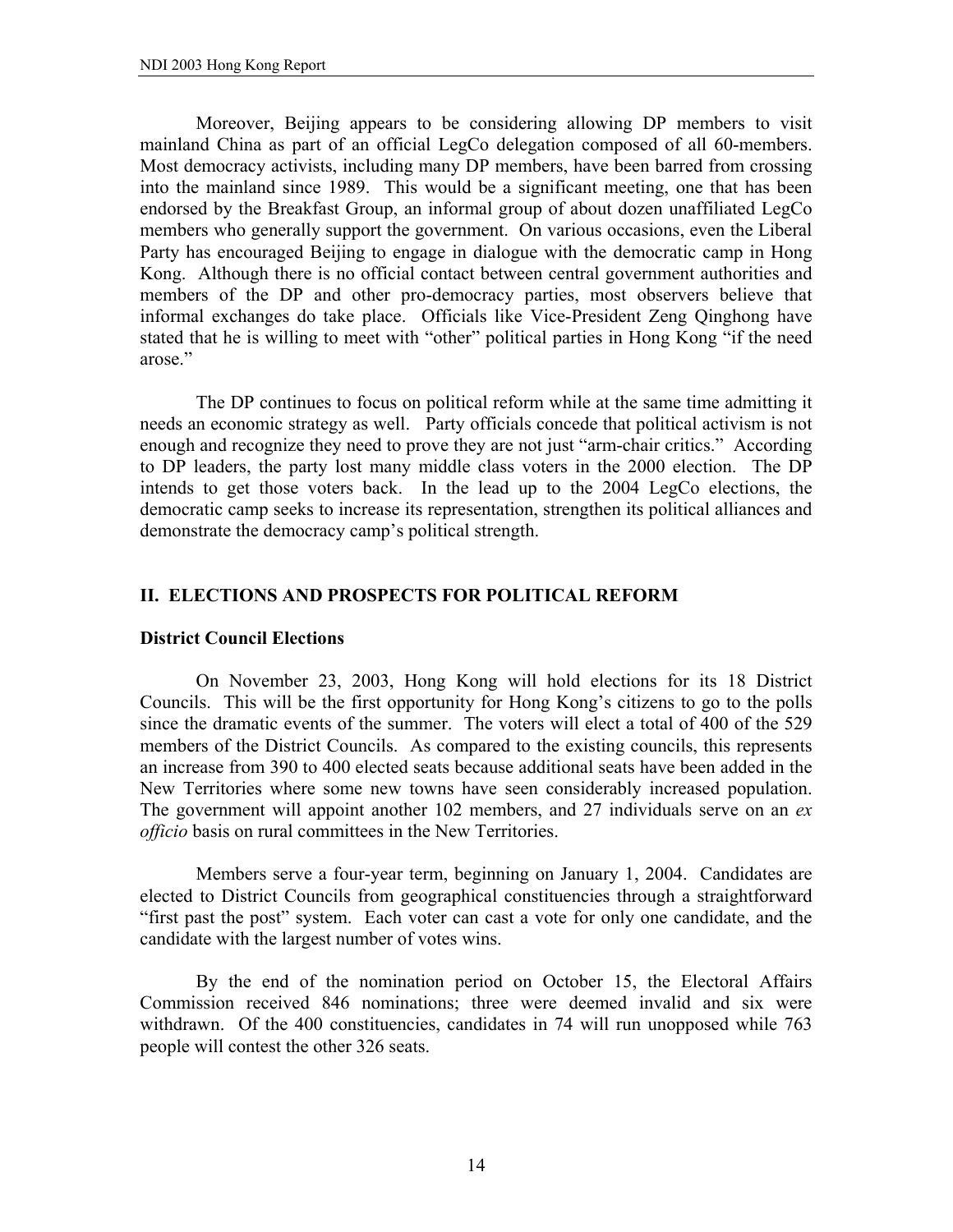The District Councils have relatively few powers and limited budgets. District Councils advise the government and oversee some expenditures for environmental improvements and recreational, cultural and community activities. When it abolished the Municipal Councils, which sat in between the District Councils and the Legislative Council, in 1999, the government promised to increase the power of the District Councils, but those promises remain essentially unfulfilled.

 The District Councils, however, are Hong Kong's only training ground for aspiring politicians. Moreover, successful candidates are able to develop local networks that some have used to mobilize voters for the more important LegCo elections. District Council members receive about US\$2,000 per month for their office operations. Also, District Councillors have 42 seats on the 800-member election committee that has elected the Chief Executive and six of the 60 LegCo members.

Many observers criticize the feature of appointment of one-quarter of the seats after the election. To a significant extent, the existence of appointed seats undercuts the logic of the District Councils as a means for the HKSAR government and bureaucracy to understand and respond to the concerns of people at the local level. The District Councils proved themselves to be out of touch with public opinion when 16 of the 18 councils passed motions supporting the passage of Article 23 legislation.

 Despite the success of the July 1 protest, few observers expect the District Council elections to be any kind of referendum on the performance of the government or the future of democracy in Hong Kong. Many believe the political dynamics and issues that affect these local elections are too distant from the broader concerns that motivated so many people to participate in the July demonstrations and that are likely to affect future Legislative Council elections. At the same time, a number of civil society organizations are urging voters to look beyond a candidate's record or promises on delivering services to consider his or her political stance.

 In September, the Electoral Affairs Commission announced a change in polling hours for the District Council election as mainly an effort to cut costs that would not unduly infringe on people's right to vote. The Democratic Party had threatened to support a lawsuit seeking a judicial review to challenge the reduced polling hours from the traditional 7:30 AM to 10:30 PM hours to closing at 7:30 PM. Civil servants and transport and service industry workers criticized the proposed shorter hours for making it extremely difficult for them to vote. The Electoral Affairs Commission then reversed its controversial move in what was hailed as an effect of the government's increased sensitivity to public opinion in the aftermath of the July 1 demonstration.

 Although neither the Democratic Party nor the Democratic Alliance for the Betterment of Hong Kong expects dramatic changes in the numbers of party members elected to District Councils in November, a couple high-profile contests might provide some preview of the battles to be waged over the 2004 LegCo elections. Frontier LegCo member Cyd Ho will be challenging DAB Vice-Chair Ip Kwok-him in Central and Western District. As Chair of the LegCo committee on Article 23, Ip's high profile role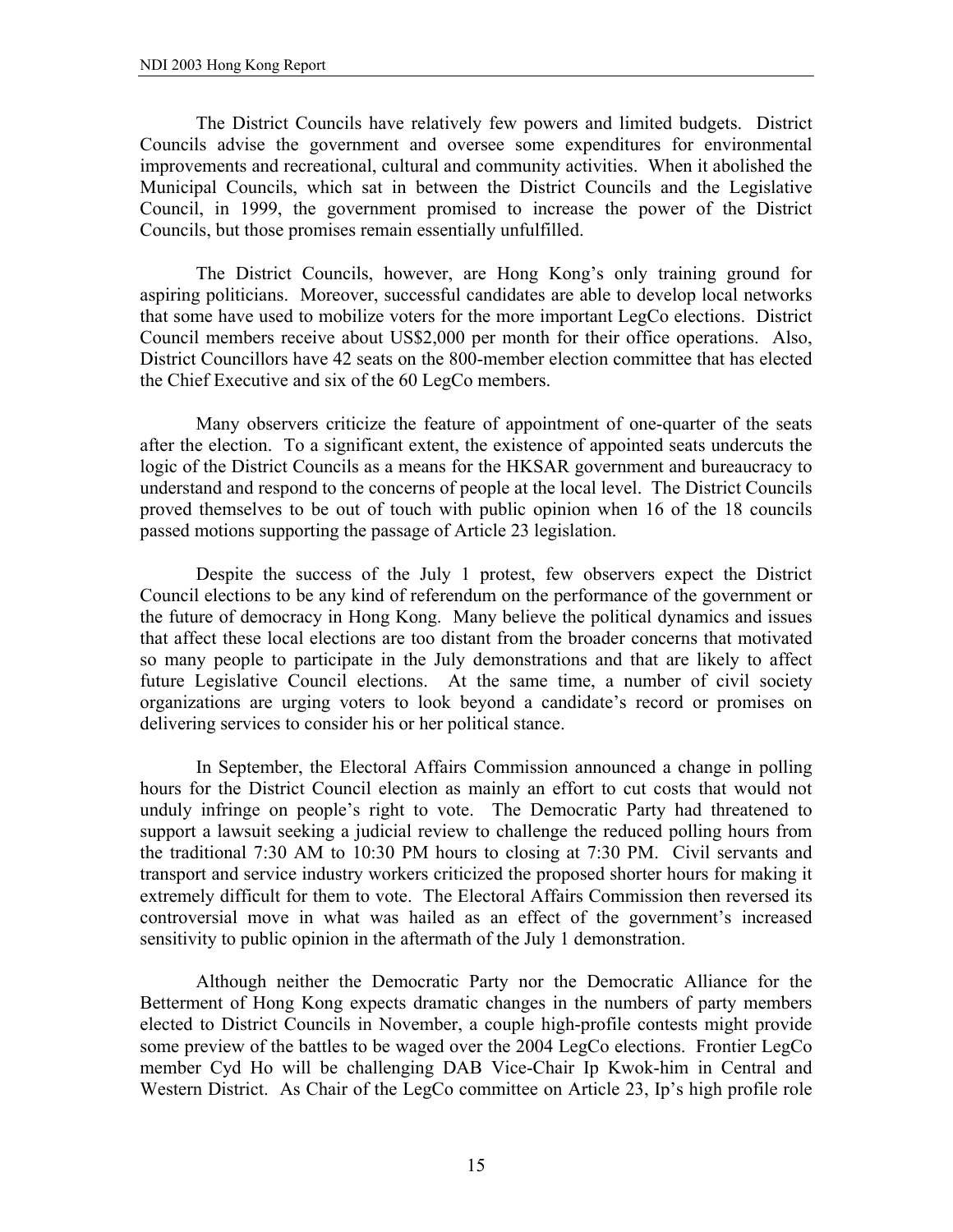in the pro-government's camp during its efforts to push through the unpopular legislation makes this one of the more colorful contests to follow. DAB LegCo member Choy Soyuk will go against veteran democracy protestor "Long Hair" Leung Kwok-hung in the New Territories.

# **Legislative Elections in 2004**

 Elections for the next Legislative Council in 2004 figure prominently in discussions of politics or the future of democracy in Hong Kong. The next Legislative Council is important because it will decide whether the "ultimate aim" of a legislature elected entirely through universal suffrage will be realized after the end of the 10-year transition period in 2007. In other words, the 2004 elections will determine the composition of the body that will determine the future of democracy in Hong Kong.

 The Basic Law provides for incremental increases in the number of directly elected seats in the Legislative Council during a transition period of 10 years, beginning with reversion to Chinese sovereignty in 1997. In the election in 2004, in accordance with the schedule established in the Basic Law, Hong Kong citizens will elect directly, based on universal suffrage, one-half of the 60 seats in the LegCo. The Basic Law declares, however, "the ultimate aim is the election of all members of the Legislative Council by universal suffrage."13 Likewise, during the transition, an election committee selects the Chief Executive. While the Basic Law does not specify how the Chief Executive will be selected in 2007 and thereafter, it clearly states, "the ultimate aim is the selection of the Chief Executive by universal suffrage upon nomination by a broadly representative nominating committee in accordance with democratic procedures."<sup>14</sup> This raises the possibility that the Chief Executive could be popularly elected beginning in 2007 and the legislature could be fully elected by 2008.

 Until the "ultimate aim" of universal suffrage is achieved, elections in the HKSAR, like elections that were held under British sovereignty, cannot meet international standards. The framework established by the Basic Law, reinforced by post-reversion election laws that further restrict democratic rights, maintains a system that effectively maximizes political power for economic and political elites and hinders the ability of citizens at large to influence who controls the government, the Legislative Council or government policy.

 Since 1998, Hong Kong has used a "largest remainder" proportional representation system with districts to choose the directly elected seats in the LegCo. This system ensures that a party with significant but not plurality support, such as the DAB, will win a significant proportion of the available seats. A majoritarian or first-past-

1

<sup>&</sup>lt;sup>13</sup> Basic Law, Annex II.

<sup>&</sup>lt;sup>14</sup> Basic Law, Annex I.

<sup>&</sup>lt;sup>15</sup> For some of the functional constituencies, the electors are individuals while in others they are corporate bodies. Functional constituencies include such groups as agriculture and fisheries, financial services, labor (3 seats), health services, transport, education, catering, information technology, textiles and garments and social welfare.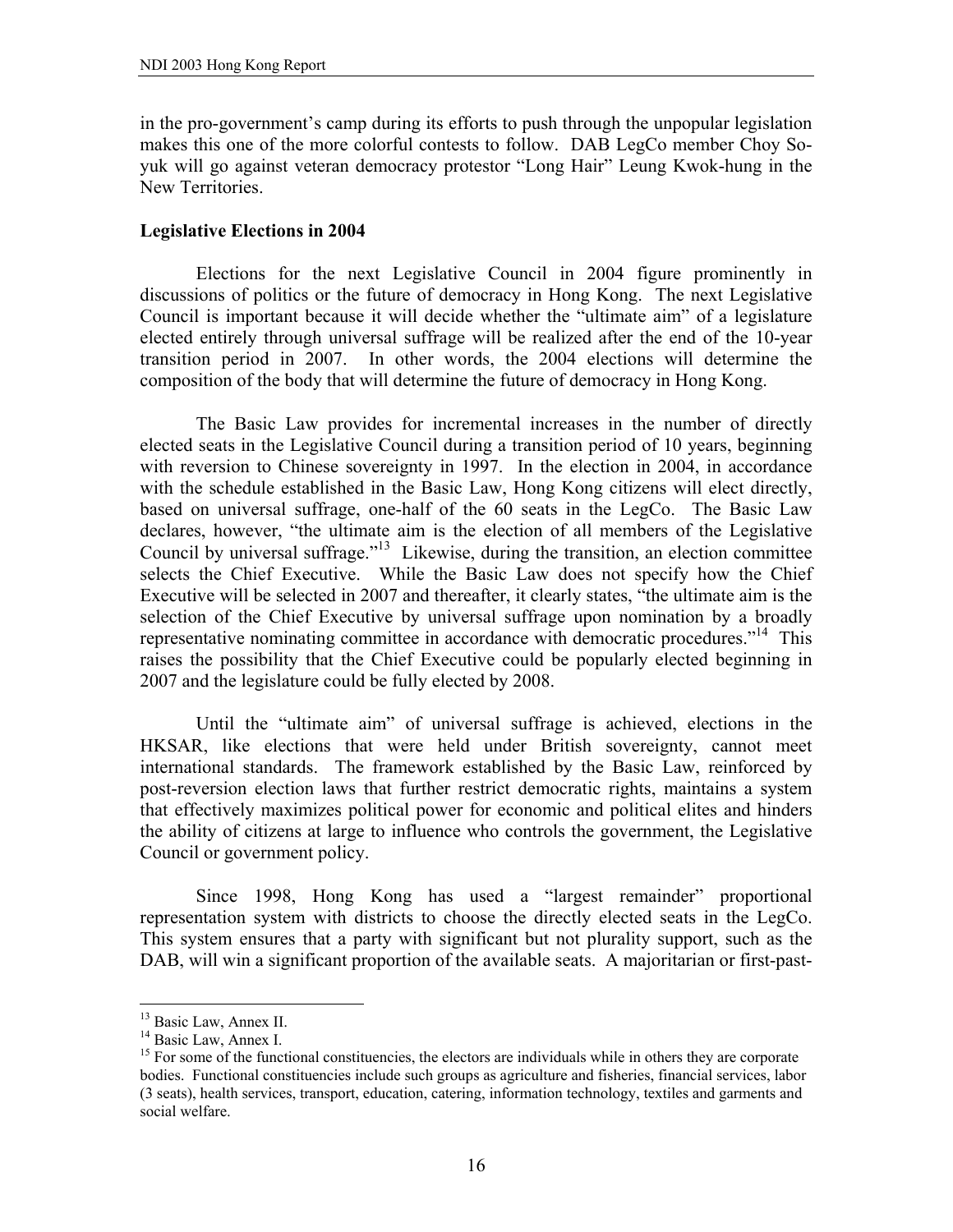the-post system, given the same voting patterns, would give a greater number of seats to the party gaining the largest number of votes. Thus, in the Hong Kong Island district, for example, a party could win two of four seats with just 30 percent of the vote.

 In accordance with the Basic Law, 30 of the 60 seats in the LegCo to be elected in 2004, as in the current legislature, are reserved for representatives of "functional constituencies" composed of various business and professional groups.15 The functional constituencies are a fundamentally undemocratic feature of Hong Kong's political system. Many functional constituencies have corporate as opposed to individual voting. This includes even non-Hong Kong entities, such as U.S. companies that are members of the General Chamber of Commerce.

Nine of 30 functional constituency seats were uncontested in the last LegCo elections. There is the possibility that pro-democracy candidates could contest these and other functional constituency seats. Democrats are targeting functional constituencies that lean democratic, including engineers, accountants, doctors and surveyors. Some 22 of the 60 current LegCo members are considered pro-democracy. The DP remains modest in its goals to gain more seats and political power "inch by inch." They hope to increase their representation, in both directly elected and functional constituency seats, to 28 seats of the 60 in the 2004 elections. They hope to build on that to increase their number to 31 seats, or a majority, in 2008. Of the six new directly elected seats, the democratic camp believes it could win four to five of them.

 Nevertheless, despite the absence of full democracy in the current institutional arrangements, as NDI has pointed out in the past, the Basic Law framework also protects the rule of law and holds out the promise of fully democratic elections in the future, if Hong Kong's government and elites allow that promise to be realized.

# **III. PROSPECTS FOR CONSTITUTIONAL REFORM**

 The July 1 demonstration and the elections in 2003 and 2004 will have long-term political implications for the debate over constitutional reform in Hong Kong. The 10 year transition process built in to the Basic Law unambiguously establishes the "ultimate aim" of direct elections based on universal suffrage for the Legislative Council and the Chief Executive, but the Basic Law neither commits Hong Kong to reaching those goals immediately at the end of the transition period nor does it answer other questions about the nature of the HKSAR's governing institutions at that time.

#### **Timing and Process for Consideration of Constitutional Reforms**

 Because of the 10-year transition period established by the Basic Law, there is a built-in need for consideration of future institutional arrangements in Hong Kong, at least as far as the method of electing the legislature and Chief Executive beginning in 2007. (The term of the next Legislative Council will run through 2008.) Thus, Hong Kong faces the fundamental question of whether and how it will change or reform its governing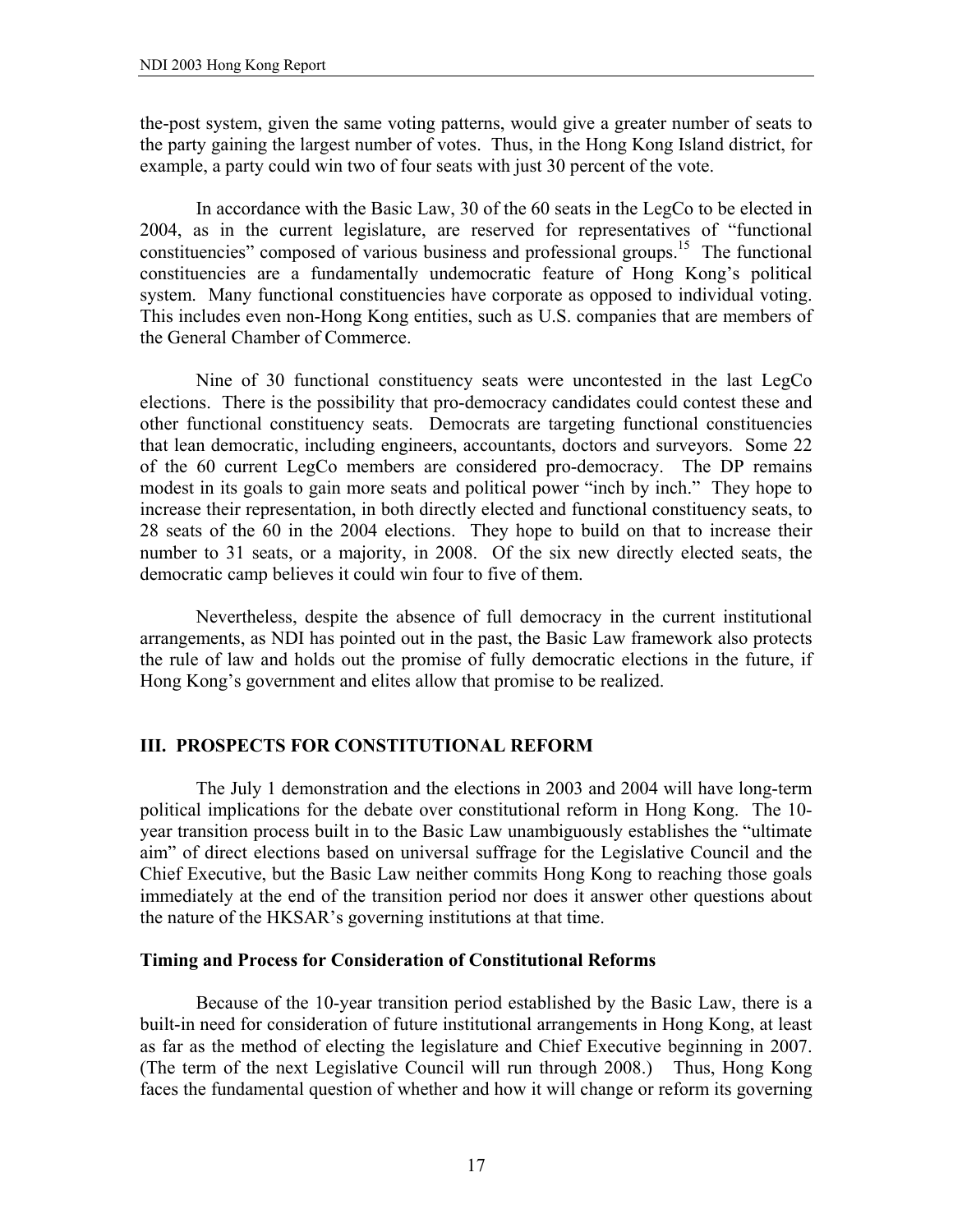institutions in 2007-08. But the question of what Hong Kong should do in 2007 is a question for the present, as the current political debate will frame the choices and consider the implications of those choices and the 2004 elections will determine the makeup of the Legislative Council that will make such fundamental, constitutional choices.

 Accordingly, there has been debate for some time in Hong Kong about the timing, nature and scope of a process of the so-called "constitutional review." The term constitutional review is used in Hong Kong to refer to the process of examining the Basic Law and determining what structural changes to governance might be made both within the constraints of the mini-constitution and outside of it. Democracy advocates have urged the government to initiate a formal review process immediately, certainly before the 2004 elections. At the time of reversion, debate seemed to revolve not around whether Hong Kong should have fully democratic elections but whether that transition could or should take place faster than the prescribed 10 years. The government suggested then that a debate about full democracy in Hong Kong was premature.<sup>16</sup> More recently, at least since legislative elections in 2002, many in the democracy camp have urged the government to initiate the long-planned review. Some political leaders criticize the government for its failure to date to do so and suggest the government has been intentionally dragging its feet.

 For its part, the government has said it will begin the formal review in 2004 but remains undecided as to exactly when. The Secretary for Constitutional Affairs has said that a timeline will be released before the end of this year.

#### **Potential Agenda for Constitutional Reform**

 Whether Hong Kong will go ahead and embrace fully democratic elections is the first and perhaps the most important question on the HKSAR's political agenda. Although this is certainly within the ambit of what Hong Kong political leaders and observers mean when they refer to "constitutional reform," the election of the Chief Executive and Legislative Council through universal suffrage is fully consistent with the Basic Law as it currently exists and, therefore, is not, strictly speaking, a question of constitutional reform. No amendment to the Basic Law would be required for Hong Kong to adopt fully democratic elections. The Basic Law provides that Hong Kong can decide to hold fully democratic elections for the Legislative Council by a vote of twothirds of the LegCo and the consent of the Chief Executive after 2007. The Basic Law provides that this decision need only be "reported to" the Standing Committee of the National People's Congress in Beijing.<sup>17</sup> The establishment of a direct election for the Chief Executive requires the same two-thirds vote of the LegCo and the consent of the Chief Executive, as well as the "approval" of the Standing Committee.<sup>18</sup> In short, a decision to adopt fully democratic elections using universal suffrage would not require constitutional amendment, although it does require the support of a supermajority in the

 $\overline{a}$ 

<sup>&</sup>lt;sup>16</sup> See *Report of the NDI Survey Mission*, NDI Hong Kong Report No. 1, July 13, 1997.<br><sup>17</sup> Basic Law, Annex II.

<sup>&</sup>lt;sup>18</sup> Basic Law, Annex I.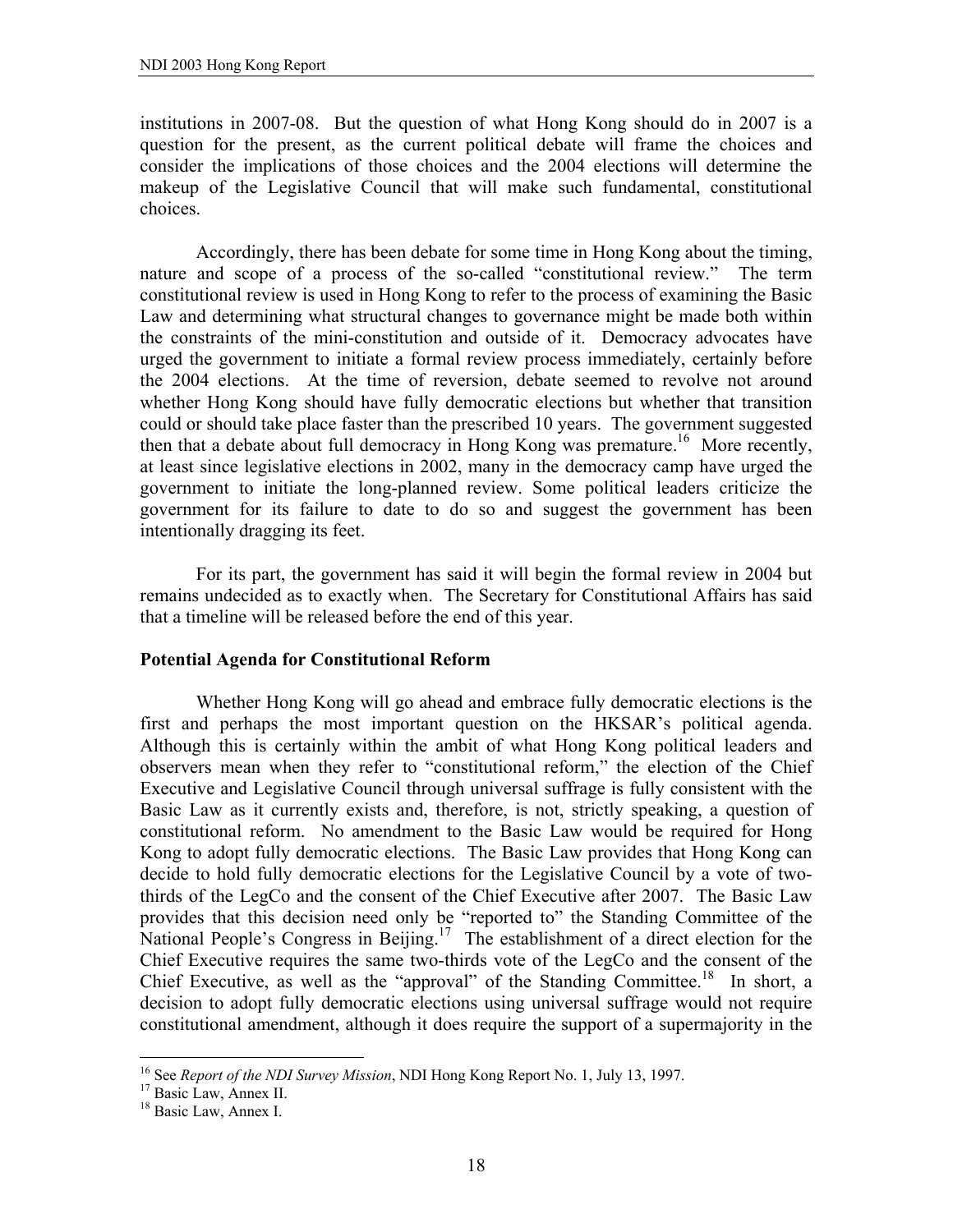legislature, the Chief Executive and—at least in the case of the method for electing the Chief Executive—the Standing Committee.

At the heart of the first debate is Article 45, which states that "the ultimate aim is the selection of the Chief Executive by universal suffrage upon nomination by a broadly representative nominating committee in accordance with democratic procedures." How the nominating committee would be constituted and how it would operate are key questions. The nominating process could either act as a "filtering" mechanism that would prevent certain people from running or serve as part of a genuinely open democratic election procedure. The Article 45 Concern Group (recently morphed from the Article 23 Concern Group) has suggested that two possible starting points for nominating committees could be the LegCo or the current Election Committee.

 According to sources with close ties to Beijing, the central government now may be willing to contemplate universal suffrage for the Chief Executive before it would allow universal suffrage for the election of the entirety of the LegCo. Since Beijing remains preoccupied with maintaining stability in Hong Kong, it is willing to consider some political reforms that, it believes, further this objective. The July 1 demonstration called into question not only the government's reading of public sentiment in Hong Kong but also the effectiveness of the current system in guaranteeing political and social stability.

 Closely related to the question of whether Hong Kong will adopt a fully democratically elected Legislative Council is the issue of the future of functional constituencies. A decision to hold direct popular elections for the entire legislature, of course, would mean by definition the elimination of functional constituencies in the Legislative Council. At the same time, a bicameral legislature might still provide for some representation of functional constituencies in some kind of second house, although this, unlike a decision for direct elections of the chief executive and the entire Legislative Council, would require a fundamental amendment of the current constitutional arrangements.

Although first introduced in 1985 as a means of strengthening Hong Kong's economic power and protecting its autonomy, functional constituencies are an essentially undemocratic phenomenon. First, they exist to provide direct representation and special political influence for designated special interests. Second, they allow members of such favored special interest groups to have more than one vote—one for representatives from geographical constituencies and a second one for representatives from functional constituencies. Third, because of the peculiar rules governing LegCo, which allow functional constituency representatives acting separately from the directly elected legislators to block private member bills, functional constituencies have considerable power as a block. While functional constituencies were previously defended as an appropriate compromise or transition measure, many among Hong Kong's political and business elite are increasingly open in arguing that Hong Kong should retain functional constituencies after 2007.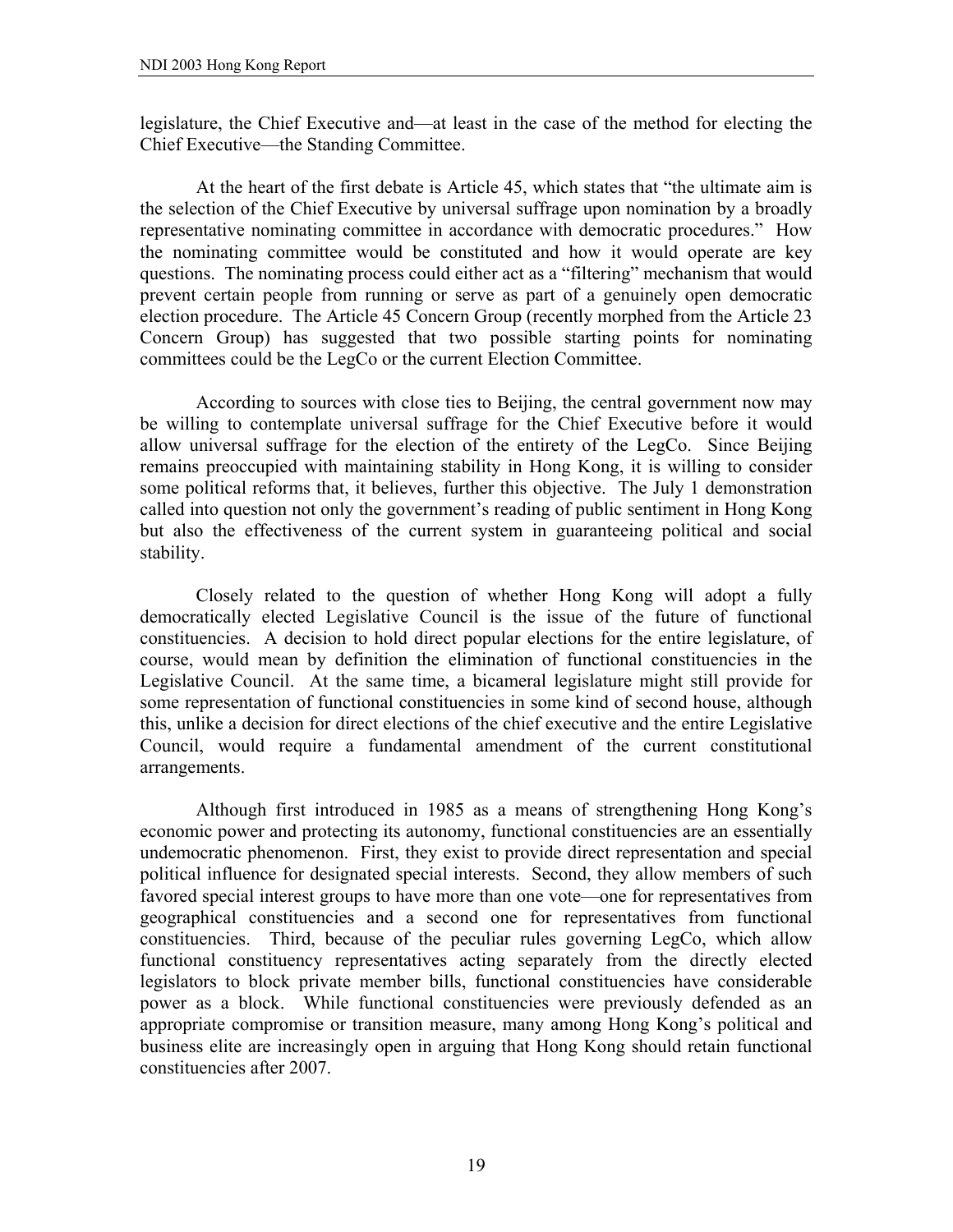Even though fully democratic elections would not require a constitutional amendment, the Chief Executive and at least some of those representing functional constituencies, by definition, would have to agree to change the method of elections in order to implement this "ultimate aim" because of the Basic Law's requirement for a twothirds vote and the support of the Chief Executive for such a move. In other words, even if all 30 democratically elected representatives in the LegCo after 2004 (those representing "geographical constituencies") support fully democratic elections, in order to reach the necessary 40 votes, at least 10 functional constituency representatives would have to agree, in effect, to put themselves out of office. Many of them seem increasingly disinclined to do so. However, as the Secretary for Constitutional Affairs himself has pointed out, all LegCo members swear allegiance to the Basic Law, including its "ultimate aim" of a directly elected Chief Executive and Legislative Council.

 Similarly, if the method for electing the Chief Executive is not changed until after selection of the next Chief Executive in 2007, the incumbent Chief Executive at that time would also have to agree to face the voters to serve a second term. The Basic Law refers to possibility of changing the method of electing the Chief Executive "subsequent to 2007"<sup>19</sup>—which, the government has verified finally could include the choice of the Chief Executive in 2007.

 The government reports that it plans a comprehensive review of Hong Kong's experience with elections to date as well as of the composition of the legislature. Such a review will address practical electoral arrangements, including such questions as demarcation of constituencies, voter registration and appropriateness of proportional representation. As part of its broad review, the government is considering a new political party law and seeking ways to strengthen political parties. To support the electoral campaigns of parties, for example, the government has introduced a scheme to reimburse parties that reach a threshold of 5 percent of vote for up to 50 percent of qualified election expenses at a rate of \$10 per vote.

 In addition to fully democratic legislative elections, the popular election of the Chief Executive and the future of functional constituencies, the Hong Kong government, political leaders and other observers have suggested a number of other fundamental issues that should be part of any serious constitutional review. These include the closely related questions of the role and responsibilities of the legislature, the role of political parties, the ministerial system and executive-legislative relations. Not all changes to existing institutional arrangements in these areas, like the question of fully democratic elections for Chief Executive and the legislature, would require formal amendment of the Basic Law either, but all are fundamental questions about the governance of Hong Kong. These issues also promise to be part of the process of considering and debating constitutional reforms.

For example, the Secretary for Constitutional Affairs has noted that universal suffrage is not required for the Principal Officials Accountability System (introduced in 2002) to work. Rather, he argued, because Hong Kong is an "open society," the LegCo,

 $\overline{a}$ 

 $19$  Annex I, sec. 7.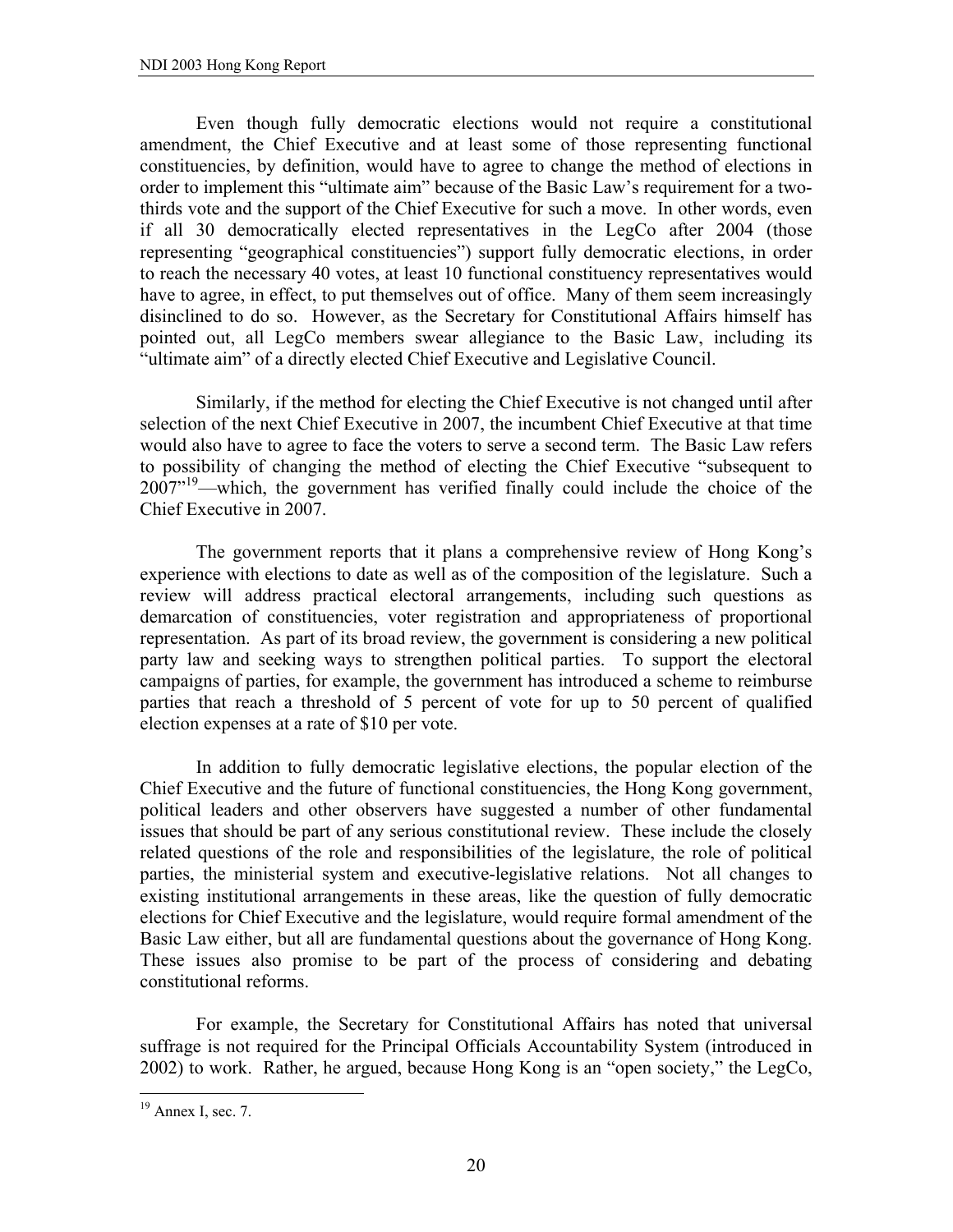press and civil society can hold government to account even in the absence of universal suffrage. At the same time, one party leader claimed Chief Executive Tung remains more beholden to the civil service than to Beijing. In this view, the civil service's continued domination of the government means that the government operates with authority but not responsibility.

 The process of constitutional review certainly will lead to further discussion and consideration of Beijing's proper role in Hong Kong's governance under the One Country, Two Systems formula. The debate over Article 23 and any future proposed security legislation also raises fundamental constitutional issues about the protection of civil liberties in the Special Administrative Region and the relationship between the central government and local authorities regarding perceived threats to security.

# **IV. CONCLUSION**

1

 The question remains: have Hong Kong's fortunes changed with the series of dynamic events in July. Civil society is maturing with the establishment of new groups, the expansion in scope and breadth of those that existed before July 1, and growing public awareness of the powerful role that this sector can play. Political parties are busy campaigning for the November District Council elections and perhaps have not had sufficient time to fully reflect upon the implications of July 1 on their future strategies. Observers are pointing out the increase in people's confidence, not only in themselves in their ability to influence their government but also in their right to do so.

 The events triggered by July 1 have "mainstreamed" what was formerly seen to be an activist agenda. Democracy, and more specifically universal suffrage in 2007 and 2008, has become an almost mundane demand. Business persons who formerly were on record as dismissive of universal suffrage as appropriate for Hong Kong have made pronouncements that discussion on the subject would be appropriate. In September, Gordon Wu, Chairman of Hopewell Holdings, suggested, "The Constitutional Affairs Bureau should step up communication with people to look at the advantages and disadvantages of direct elections. There is a lot of work to be done and 2007 is not that far – the earlier it is begun, the better."<sup>20</sup>

 Beijing's attention has also been captured. So far, that has seemed to mean closer scrutiny of the range of public opinion in the HKSAR. In any case, Chinese officials have consistently supported Tung and have urged business people and media to do likewise, while at the same time acknowledging the Chief Executive's shortcomings. On September 29 President Hu Jintao was quoted in the People's Daily as saying, "The central authorities fully approve of his work, have complete trust in him, and believe he will certainly do his work even better."

<sup>20</sup> Shamsandi, Ravina, "Start talking on direct polls, says Gordon Wu," *South China Morning Post*, September 16, 2003.